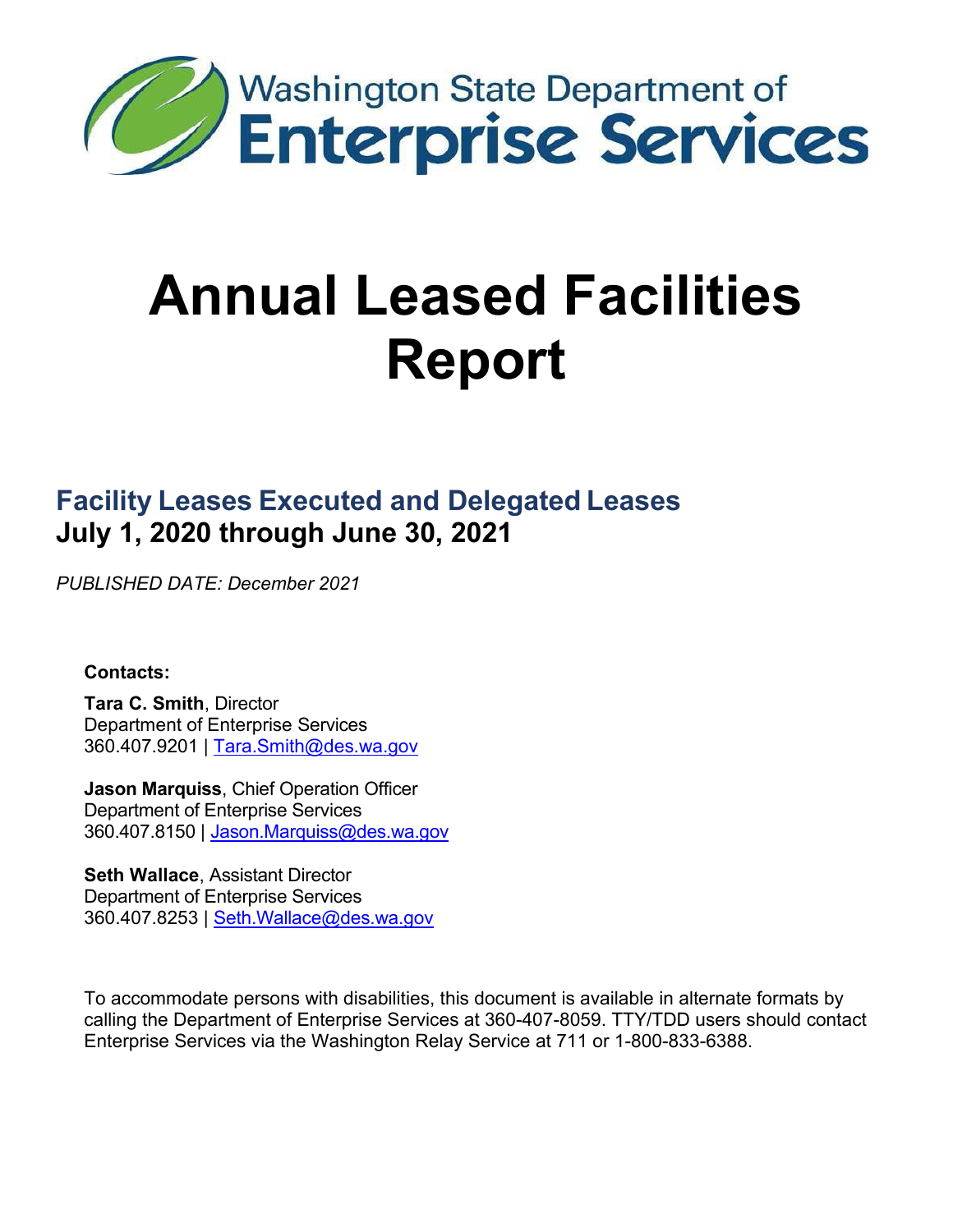## <span id="page-1-0"></span>**Preface**

[RCW 43.82.010](http://apps.leg.wa.gov/rcw/default.aspx?cite=43.82.010) requires the Department of Enterprise Services (DES) to annually report information related to the leasing of real estate for state agencies and other state organizations to the appropriate Washington State Legislature committees and the Office of Financial Management (OFM). The applicable sections of the Revised Code of Washington (RCW) are:

#### **Report 1: Facility Leases Executed**

[RCW 43.82.010\(16\):](http://apps.leg.wa.gov/rcw/default.aspx?cite=43.82.010) The department of enterprise services shall report annually to the office of financial management and the appropriate fiscal committees of the legislature on facility leases executed for all state agencies for the preceding year, lease terms, and annual lease costs. The report must include leases executed under [RCW 43.82.045](http://apps.leg.wa.gov/rcw/default.aspx?cite=43.82.045) and subsection (13) of this section.

#### **Report 2: Delegated Leases**

[RCW 43.82.010\(13\):](http://apps.leg.wa.gov/rcw/default.aspx?cite=43.82.010) The director of enterprise services may delegate any or all-of the functions specified in this section to any agency upon such terms and conditions as the director deems advisable. By January 1 of each year, beginning January 1, 2008, the department shall submit an annual report to the office of financial management and the appropriate committees of the legislature on all delegated leases.

This report provides an overview of the part of the state of Washington's real estate portfolio that is under DES' authority. It contains highlights of initiatives and actions occurring during Fiscal Year 2021, as well as a more detailed analysis of the specific areas required by statute.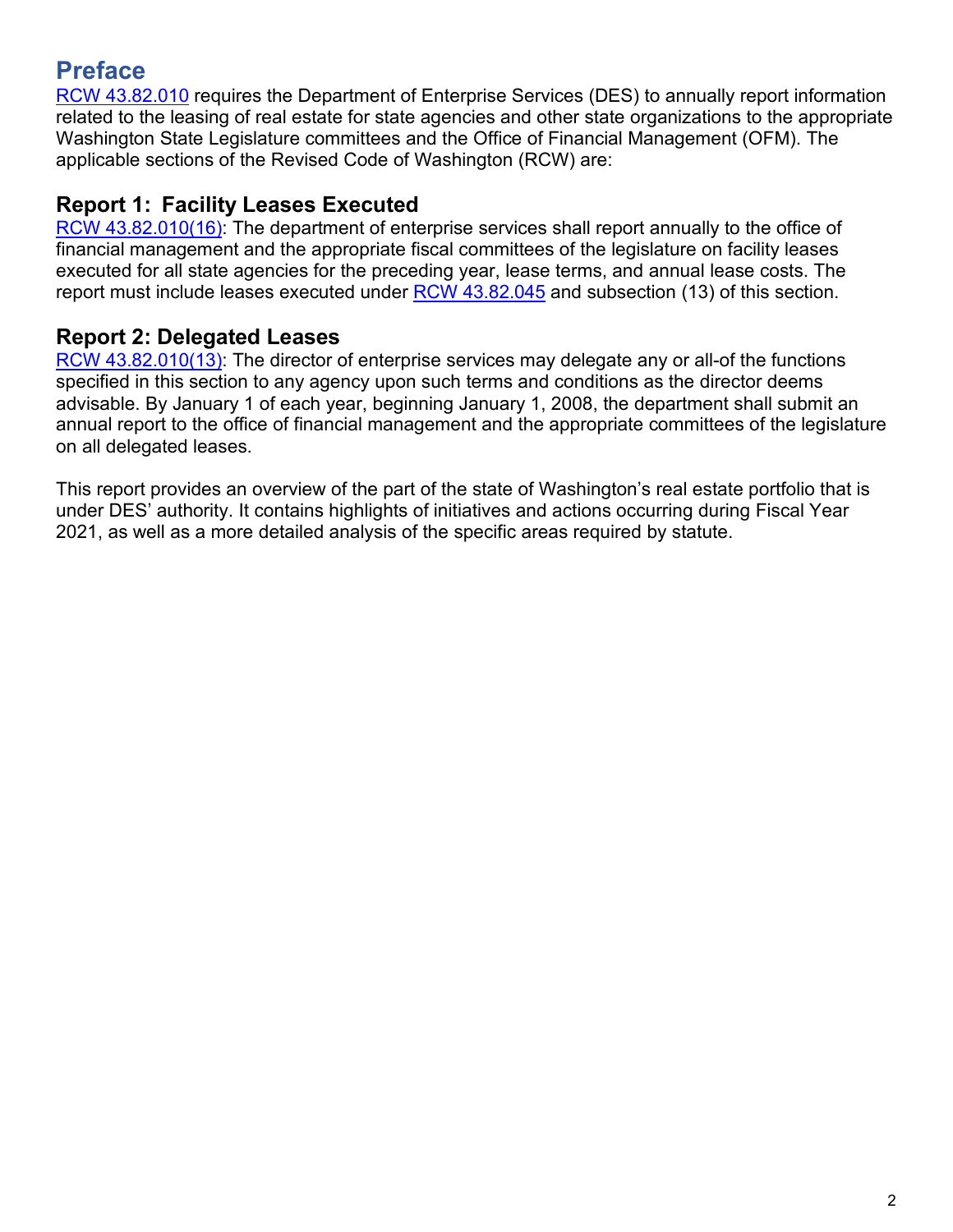## **Table of Contents**

| Figure 2: Lease Transactions in Privately-Owned Facilities by Fiscal Year 7                   |  |
|-----------------------------------------------------------------------------------------------|--|
|                                                                                               |  |
|                                                                                               |  |
|                                                                                               |  |
|                                                                                               |  |
|                                                                                               |  |
|                                                                                               |  |
|                                                                                               |  |
| Leases Executed for Facilities in the Planning Stage of Development or Under Construction  10 |  |
|                                                                                               |  |
|                                                                                               |  |
|                                                                                               |  |
|                                                                                               |  |
|                                                                                               |  |
|                                                                                               |  |
|                                                                                               |  |
|                                                                                               |  |
|                                                                                               |  |
|                                                                                               |  |
| Appendix A: Lease Transactions Related to Privately-Owned Facilities in FY 21  14             |  |
| Appendix B: Lease Transactions Related to State-Owned Facilities in FY 21  20                 |  |
|                                                                                               |  |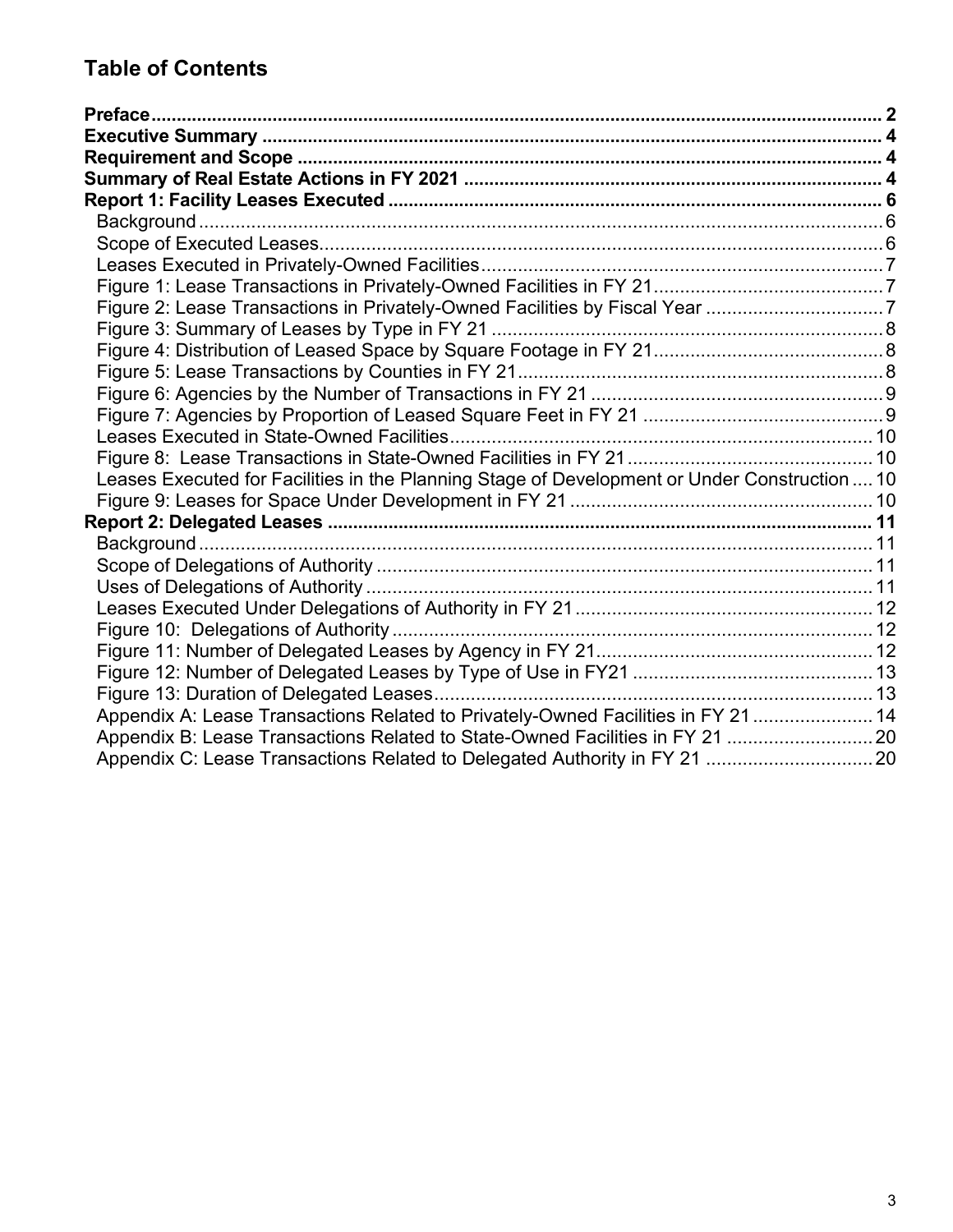## <span id="page-3-0"></span>**Executive Summary**

Managing state leased facilities is one of the core business functions of the Department of Enterprise Services (DES). DES has the authority to conduct the acquisition of leases for private space for state agencies, and the authority to delegate to any agency the acquisition upon such terms and conditions as the director deems advisable.

## <span id="page-3-1"></span>**Requirement and Scope**

State law RCW [43.82.010](http://apps.leg.wa.gov/RCW/default.aspx?Cite=43.82.010) requires DES to submit an annual report to the Legislature and the Office of Financial Management (OFM) regarding two aspects of leasing for state agencies and other state entities:

- Facility Leases Executed
- Delegated Leases

State law grants real estate authority to several state agencies. This report covers only state-owned and leased facilities for which DES has authority and responsibility. This report covers activity in Fiscal Year (FY) 2021.

## <span id="page-3-2"></span>**Summary of Real Estate Actions in FY 2021**

During FY 2021, DES completed the following real estate activities:

- Executed 178 lease renewals, new leases, and lease extensions in privately owned facilities involving nearly 2.5 million square feet with an annual rent of approximately \$50.8 million.
- Lease negotiations during this period resulted in \$5.5 million in cost avoidance<sup>1</sup> for the first year of the lease term. Over the first five years of the lease term, cost avoidance will total more than \$22.4 million.
- Executed three (3) leases in state-owned facilities worth over \$25,000 annually for over 2,000 square feet.
- Reviewed and approved 96 delegations to lease by various state agencies and organizations through delegations of authority involving approximately 165,300 square feet and worth approximately \$2.1 million annually.
- Entered into 116 Interagency Agreements (IAA) with state agencies, boards and commissions, and colleges. The work included acquisition of new-leased space, alterations of existing leased space, acquisition and disposal of state-owned space, technical assistance, and providing professional real estate services for leasing, design, and construction management.

<span id="page-3-3"></span> $1$  Cost avoidance is a comparison of negotiated renewal rent rates to market rates for office or warehouse leases that are 5,000 SF or greater for lease terms greater than two years. Market rates are obtained from CoStar Group market data used by most industry professionals, broker reports in major metro areas, the Commercial Broker Association (CBA), and other market information sources.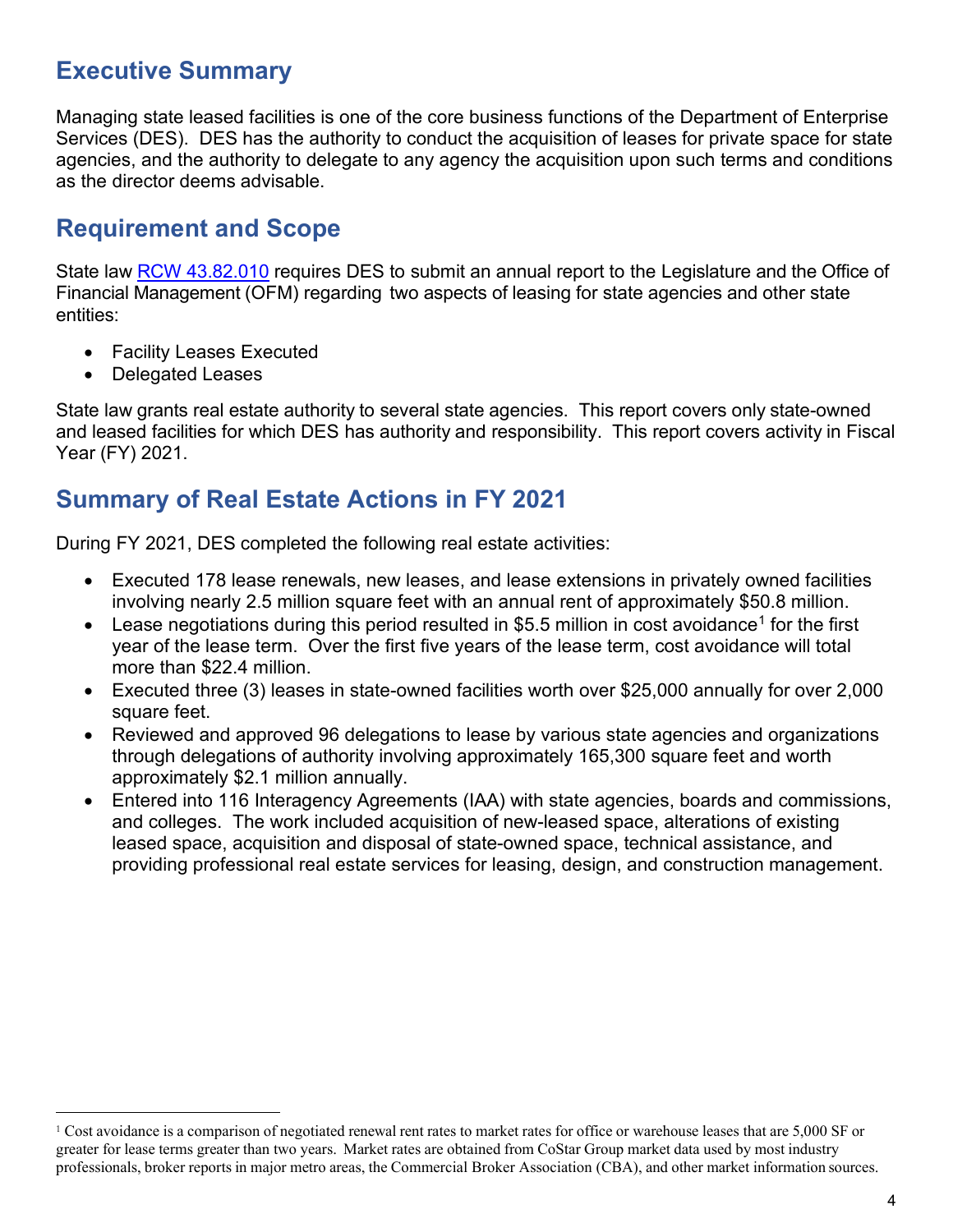# **Context**

#### **State Real Estate Portfolio**

The state currently has a hybrid, decentralized model for authority over real estate. The *[Facilities](https://ofm.wa.gov/sites/default/files/public/legacy/budget/facilities/documents/FacilitiesInventorySystem2017FinalReport.pdf) [Inventory](https://ofm.wa.gov/sites/default/files/public/legacy/budget/facilities/documents/FacilitiesInventorySystem2017FinalReport.pdf) System Report* identifies three authorities: (1) Department of Enterprise Services, (2) other state agencies owning or leasing through statutory authorization or exemption RCW [43.82.010\(13\),](http://apps.leg.wa.gov/rcw/default.aspx?cite=43.82.010) and (3) higher education institutions RCW [28B.10.020.](http://apps.leg.wa.gov/rcw/default.aspx?cite=28B.10.020)

As of June 2021, the OFM Facilities Inventory System Report reported approximately 123 million square feet for all space types and includes:

- Approximately 109 million square feet of state-owned space.
- Approximately 14 million square feet of leased space.

The portfolio overseen by DES (owned and leased<sup>[2](#page-4-0)</sup>) is a small subset of the state's total, including over 900 leases in privately-owned, and 85 leases state-owned buildings. This includes leases of all types, from offices to warehouse and storage units, parking lots, boat moorage, and air-monitoring sites.

DES does not execute leases for all state agencies and state entities. Some state organizations have independent statutory authority to acquire and dispose of real estate as referenced in [RCW](http://apps.leg.wa.gov/rcw/default.aspx?cite=43.82.010) [43.82.010\(13\):](http://apps.leg.wa.gov/rcw/default.aspx?cite=43.82.010)

- State colleges and universities for research and experimental purposes;
- Departments of Natural Resources, Fish and Wildlife, Transportation, and Washington State Parks and Recreation Commission *for purposes other* than the leasing of offices, warehouses, and real estate for similar purposes;
- Commodities Commissions [RCW 15.04.200;](http://apps.leg.wa.gov/rcw/default.aspx?cite=15.04.200) and
- Health Benefit Exchange RCW [43.71.020.](http://app.leg.wa.gov/rcw/default.aspx?cite=43.71.020)

DES has statutory responsibility for the management, operation, and maintenance of the 486-acre Capitol Campus in Olympia and the state's process for leasing space on the campus. DES leases space in state-owned buildings to state agencies and on the agencies' behalf for spaces in private sector buildings, as well as spaces of other governmental (federal and local) entities. In this role, DES provides facilities that meet the business and operational needs of the state agencies at optimal pricing, based on availability within the market.

<span id="page-4-0"></span> $2$  This includes leases derived because of a delegation of authority from DES to an agency.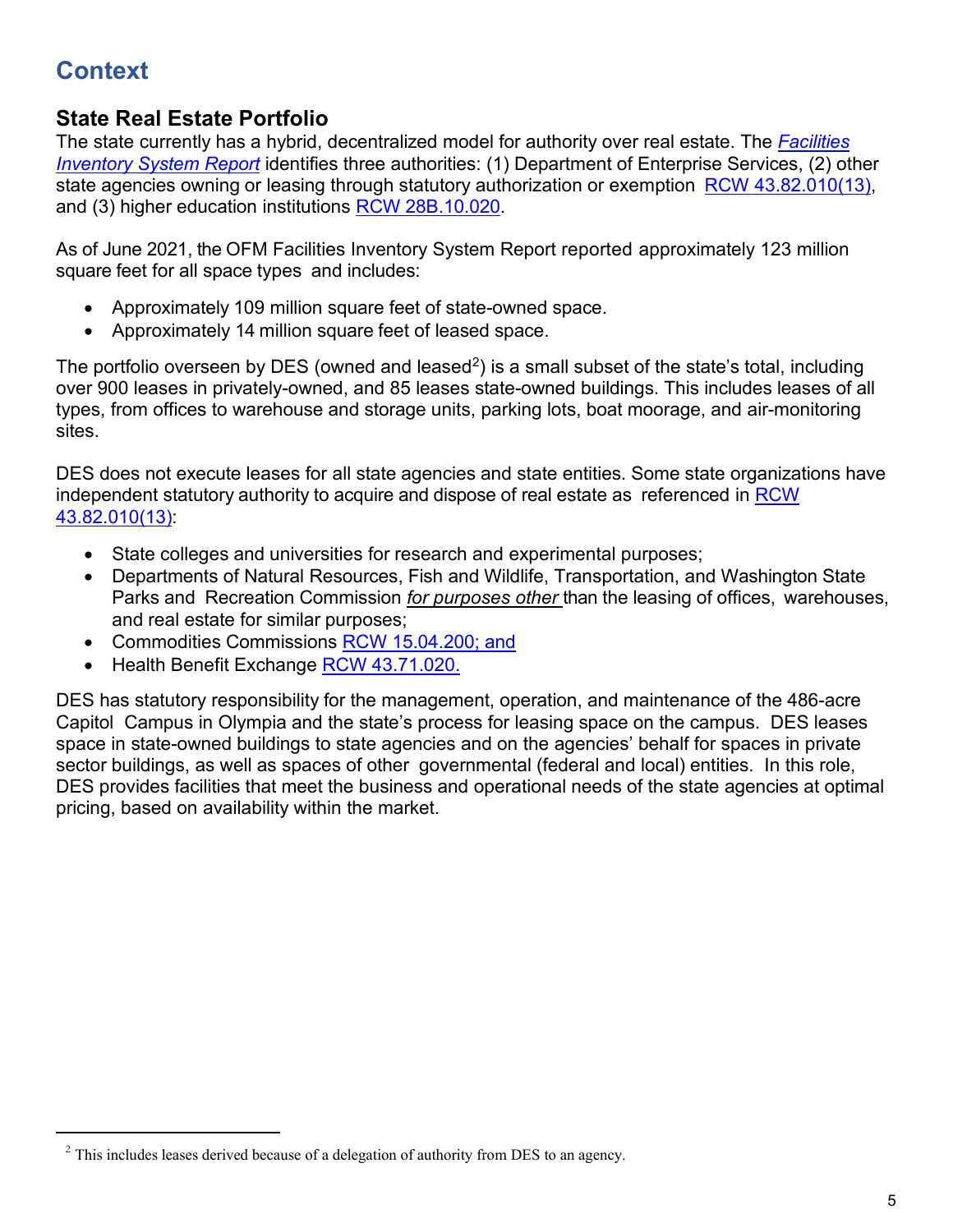## <span id="page-5-0"></span>**Report 1: Facility Leases Executed**

#### <span id="page-5-1"></span>**Background**

The director of the Department of Enterprise Services (DES) has the authority to purchase, lease, lease purchase, rent, or otherwise acquire all improved and unimproved real estate on behalf of a state organization and after consultation with OFM [RCW.43.82.010\(1\).](http://apps.leg.wa.gov/RCW/default.aspx?Cite=43.82.010) The director of DES has the authority to determine the location, size, and design of real estate or improvements to real estate for state agencies RCW [43.82.010\(2\).](http://apps.leg.wa.gov/RCW/default.aspx?Cite=43.82.010) Within this authority, DES' Real Estate Services (RES) is responsible for real estate transactions on behalf of state organizations.

State law [RCW 43.82.045](http://apps.leg.wa.gov/rcw/default.aspx?cite=43.82.045) prohibits state agencies from entering into lease agreements for privately owned buildings that are in the planning stage or under construction without prior approval from the director of OFM. DES is required to submit an annual report of facility leases executed under [RCW](http://apps.leg.wa.gov/RCW/default.aspx?Cite=43.82.010) [43.82.010](http://apps.leg.wa.gov/RCW/default.aspx?Cite=43.82.010) and

RCW [43.82.045,](http://apps.leg.wa.gov/rcw/default.aspx?cite=43.82.045) including lease terms and annual lease costs RCW [43.82.010\(15\).](http://apps.leg.wa.gov/RCW/default.aspx?Cite=43.82.010)

#### <span id="page-5-2"></span>**Scope of Executed Leases**

An "executed facility lease" is a contract that grants use, or occupancy, of property or space during a specified period in exchange for a specified rent.

The primary type of facility leased space in this report is office space. Leases for other types of space, such as office space combined with classroom space or office space combined with warehouse space, are included if the office space is the primary use or largest component.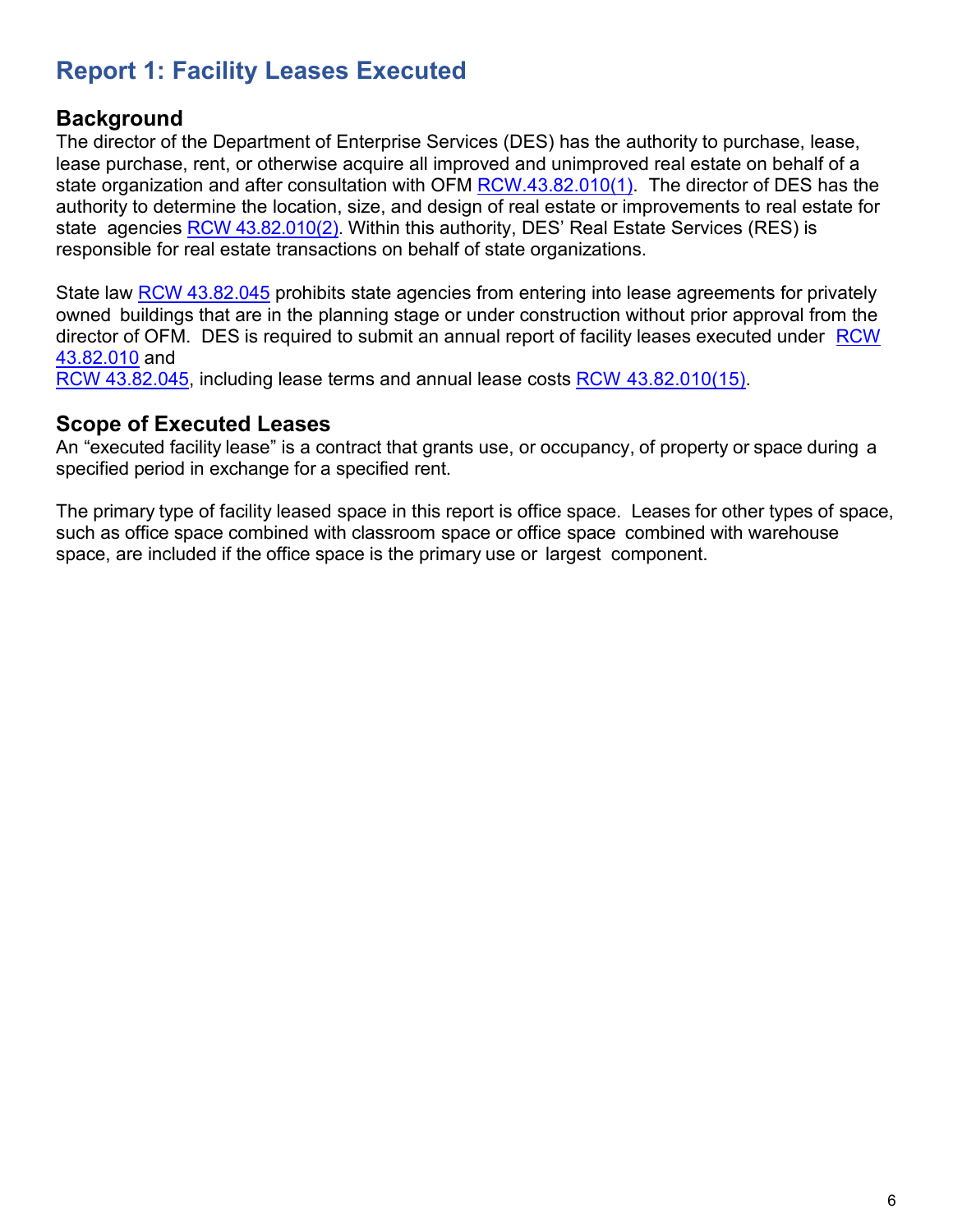#### <span id="page-6-0"></span>**Leases Executed in Privately-Owned Facilities**

In FY 21, DES executed 178 leases involving over two million square feet in privately owned facilities with a cost over \$50 million annually<sup>[3](#page-6-3)</sup>. The following tables show the type and number of lease transactions, square feet, and annual lease costs and the comparison of total lease transactions to previous fiscal years. The transactions include lease renewals, leases for new space, and lease amendments to extend.

| <b>Type of Transaction</b> | # of Leases | <b>Square Feet</b> | <b>Annualized Lease Cost</b> |
|----------------------------|-------------|--------------------|------------------------------|
| 1. Renewal                 | 107         | 1,652,352          | \$36,763,840                 |
| 2. New                     | 31          | 467,764            | \$7,139,584                  |
| 3. Extension               | 40          | 398,028            | \$6,929,567                  |
| <b>Totals</b>              | 178         | 2,518,144          | \$50,832,991                 |

#### <span id="page-6-1"></span>**Figure 1: Lease Transactions in Privately-Owned Facilities in FY 21**

#### <span id="page-6-2"></span>**Figure 2: Lease Transactions in Privately-Owned Facilities by Fiscal Year**

| <b>Fiscal Year</b> | # of Leases | <b>Square Feet</b> | <b>Annualized Lease Cost</b> |
|--------------------|-------------|--------------------|------------------------------|
| 2012               | 147         | 1,468,198          | \$25,094,453                 |
| 2013               | 138         | 1,404,153          | \$25,562,667                 |
| 2014               | 126         | 1,206,830          | \$22,188,720                 |
| 2015               | 148         | 1,820,812          | \$29,920,551                 |
| 2016               | 171         | 1,985,992          | \$37,408,074                 |
| 2017               | 179         | 1,756,928          | \$31,983,348                 |
| 2018               | 143         | 1,472,944          | \$30,937,048                 |
| 2019               | 143         | 1,912,877          | \$30,414,257                 |
| 2020               | 197         | 2,022,739          | \$39,396,188                 |
| 2021               | 178         | 2,518,144          | \$50,832,991                 |

The state leases a range of space types, including office, conditioned and unconditioned storage, laboratory, classrooms, residential, and hangar space. Office space makes up 77 percent of the state's leased space, and this report indicates that "office" was the predominant type of lease executed in FY 21. The following tables provide summary information on the distribution of leased space by type and square footage, and by space type and number of leases.

<span id="page-6-3"></span><sup>3</sup> Annualized lease cost is the net effective base rent that is the average rent to be paid over the term of the lease including specific concessions such as free rent, incentives, and allowances. It does not include operating expenses to be paid separately such as janitorial costs and utilities unless those expenses are part of the base rent. RES includes these expenses when comparing net effective base rents to market rents and budgets.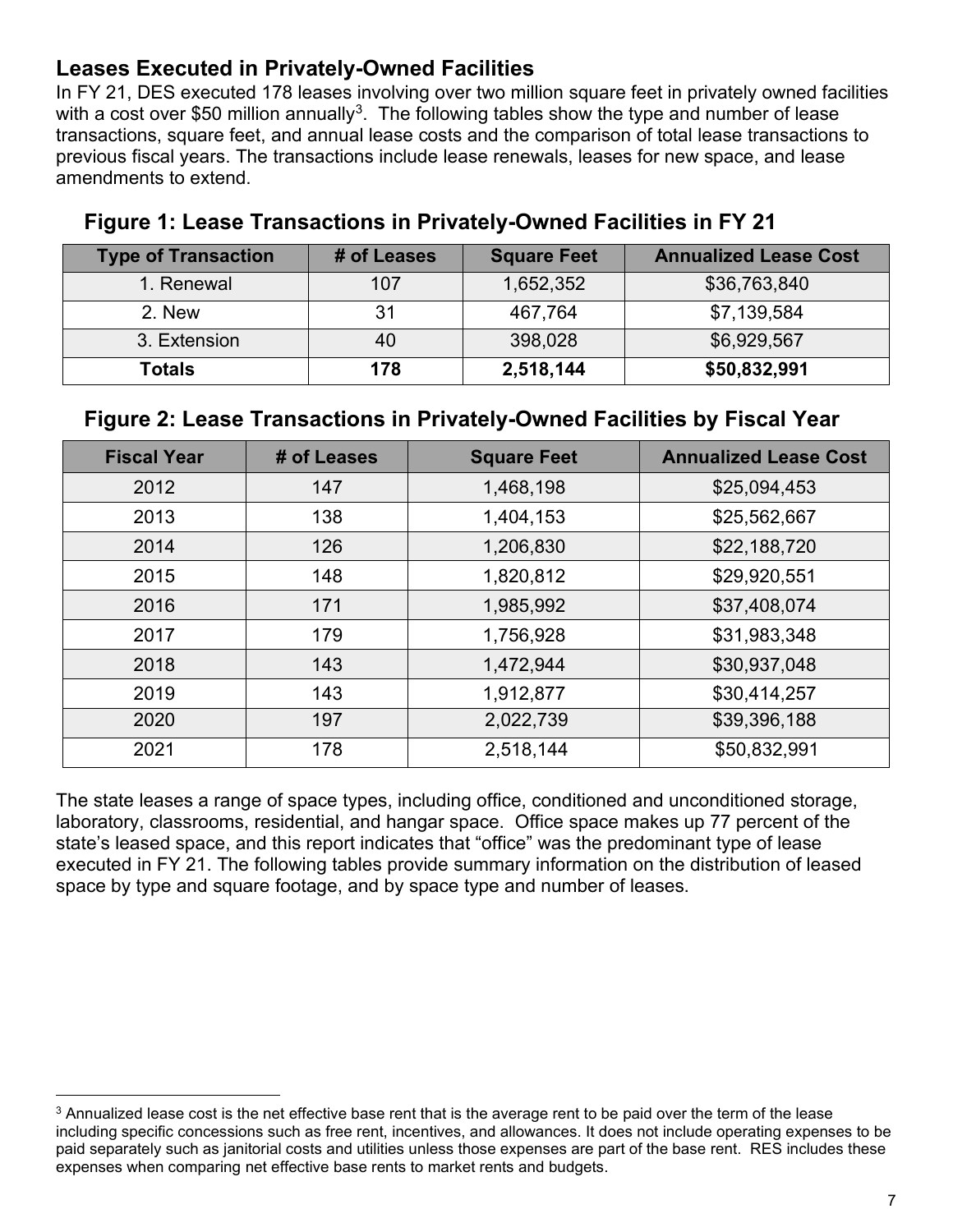| <b>Type of Space</b> | # of Leases | <b>Total SF</b> | % of Total<br>Leases by SF | % of Total Leases<br>by Space Type |
|----------------------|-------------|-----------------|----------------------------|------------------------------------|
| 1. Office            | 144         | 1,896,147       | 77%                        | 81%                                |
| 2. Multiuse          | 13          | 177,232         | 7%                         | 7%                                 |
| 3. Warehouse/Storage | 13          | 278,926         | 11%                        | 7%                                 |
| 4. Parking           | 5           | <b>NA</b>       | 0%                         | 3%                                 |
| 5. Residential       | ⌒           | 90,400          | 4%                         | 1%                                 |
| 6. Classroom         |             | 6,600           | 0%                         | 1%                                 |

#### <span id="page-7-0"></span>**Figure 3: Summary of Leases by Type in FY 21**

## <span id="page-7-1"></span>**Figure 4: Distribution of Leased Space by Square Footage in FY 21**

| <b>Square Footage<sup>4</sup></b> | # of Leases | Percentage |
|-----------------------------------|-------------|------------|
| 1 - 999                           | 25          | 14%        |
| $1,000 - 4,999$                   | 54          | 31%        |
| $5,000 - 9,999$                   | 42          | 24%        |
| 10,000 - 19,999                   | 23          | 13%        |
| 20,000 - 49,999                   | 25          | 14%        |
| 50,000 - 100,000                  |             | 2%         |

## <span id="page-7-2"></span>**Figure 5: Lease Transactions by Counties in FY 21**

| <b>County</b>   | Leased SF <sup>5</sup> | % of Total<br>Leased SF <sup>6</sup> | # of<br><b>Transactions</b> | % of Total<br><b>Transactions</b> |
|-----------------|------------------------|--------------------------------------|-----------------------------|-----------------------------------|
| 1. Thurston     | 1,165,623              | 47.59%                               | 53                          | 30%                               |
| 2. King         | 333,860                | 13.63%                               | 24                          | 13%                               |
| 3. Snohomish    | 304,220                | 12.42%                               | 16                          | 9%                                |
| 4. Spokane      | 171,393                | 7.00%                                | 16                          | 9%                                |
| 5. Benton       | 73,697                 | 3.01%                                | 3                           | 2%                                |
| 6. Pierce       | 69,726                 | 2.85%                                | 7                           | 4%                                |
| 7. Yakima       | 48,301                 | 1.97%                                | 5                           | 3%                                |
| 8. Okanogan     | 41,226                 | 1.68%                                | 5                           | 3%                                |
| 9. Grays Harbor | 35,918                 | 1.47%                                | $\overline{2}$              | 1%                                |
| 10. Kitsap      | 31,808                 | 1.30%                                | 7                           | 4%                                |
| 11. Other       | 173,533                | 7.08%                                | 40                          | 22%                               |

The following table identifies ten state agencies with the largest number of leases, new and renewals, executed by DES in FY 21. The Department of Social and Health Services continues to be the largest single agency in terms of the number of transactions.

<span id="page-7-5"></span><span id="page-7-4"></span><span id="page-7-3"></span><sup>&</sup>lt;sup>4 67</sup> This data excludes four leases that reports "0" square footage due the space use type – parking and boat moorage.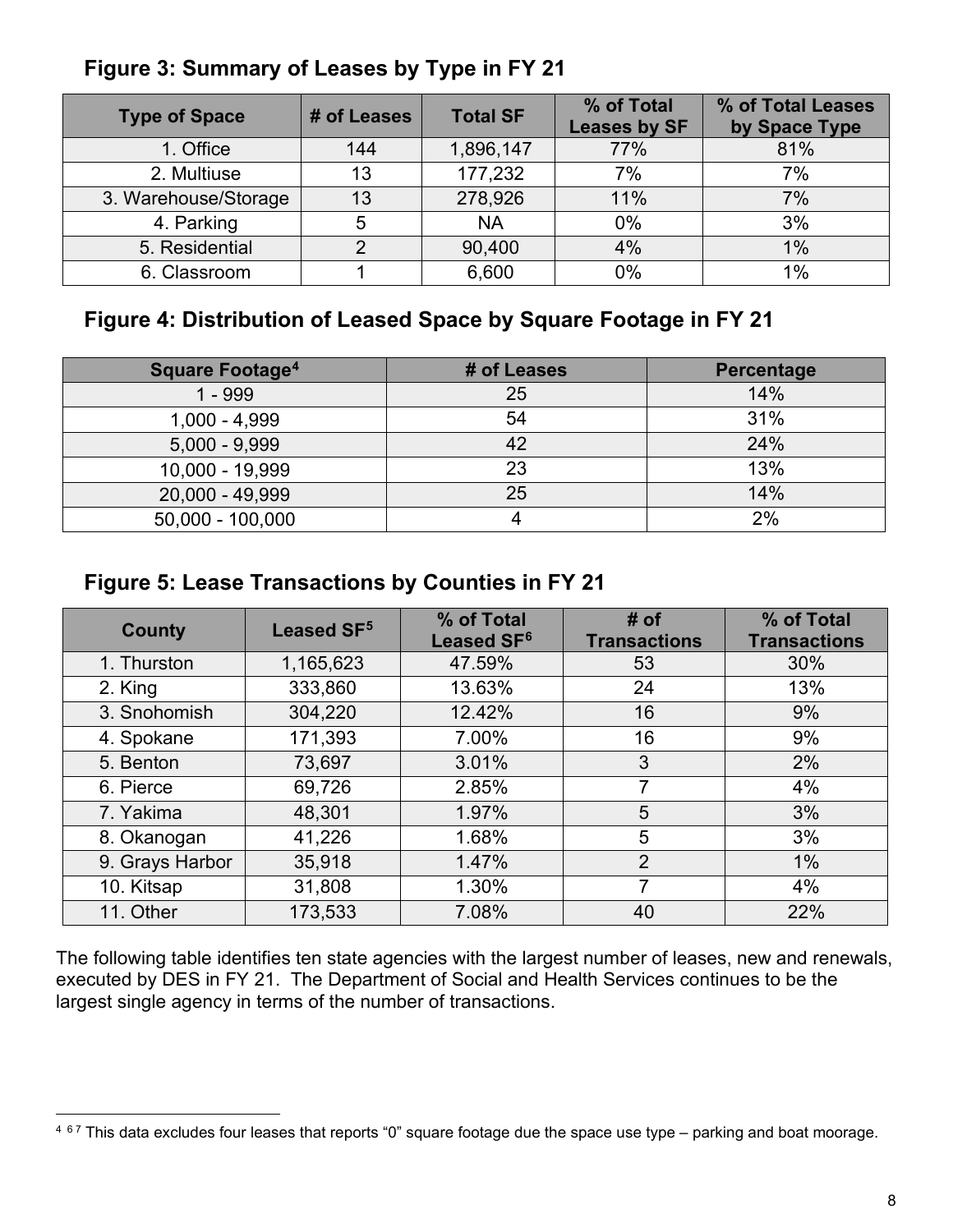## <span id="page-8-0"></span>**Figure 6: Agencies by the Number of Transactions in FY 21**

| <b>Agency</b>                     | <b>Renewal</b> | <b>New</b> | <b>Extension</b> | <b>Total</b> | % of Total<br><b>Transaction</b><br><sub>S</sub> |
|-----------------------------------|----------------|------------|------------------|--------------|--------------------------------------------------|
| 1. Social & Health Services       | 23             | 6          |                  | 36           | 20%                                              |
| 2. Corrections                    | 16             | 0          |                  | 17           | 10%                                              |
| 3. Children, Youth & Families     | 11             |            | 4                | 16           | 9%                                               |
| 4. Licensing                      | 6              |            | 9                | 16           | 9%                                               |
| 5. Employment Security Department | 7              | 3          | 3                | 13           | 7%                                               |
| 6. Others                         | 44             | 20         | 16               | 80           | 45%                                              |
| <b>Totals</b>                     | 107            | 31         | 40               | 178          | 100%                                             |

The following chart identifies the top five state agencies by proportion of leased square feet related to their FY 21 executed leases. The Department of Social and Health Services is also the largest based on total square feet.

#### <span id="page-8-1"></span>**Figure 7: Agencies by Proportion of Leased Square Feet in FY 21**

| <b>Agency</b>                 | <b>Total Square Feet<sup>7</sup></b> | % of Total Square<br>Footage |
|-------------------------------|--------------------------------------|------------------------------|
| 1. Social & Health Services   | 418,380                              | 17%                          |
| 2. Health                     | 276,913                              | 11%                          |
| 3. Colleges                   | 225,500                              | 9%                           |
| 4. Children, Youth & Families | 218,541                              | 9%                           |
| 5. Enterprise Services        | 198,501                              | 8%                           |
| 6. Other                      | 1,111,470                            | 45%                          |

<span id="page-8-2"></span> $7$  This data excludes five leases that reports "0" square footage due the space use type – parking.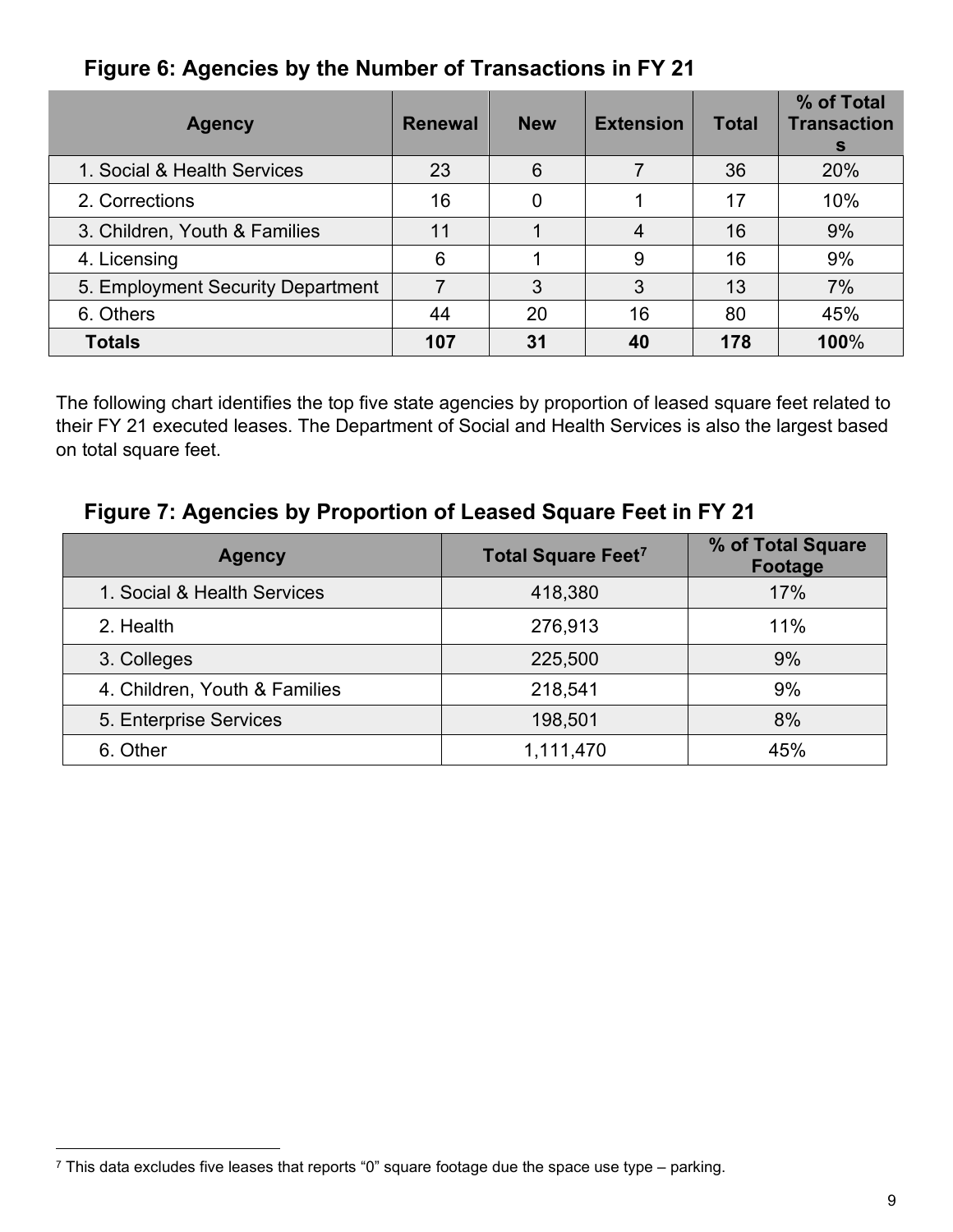## <span id="page-9-0"></span>**Leases Executed in State-Owned Facilities**

DES manages or owns 49 of the approximately 10,500 state-owned buildings. The 49 buildings include facilities on the Capitol Campus in Olympia as well as state facilities in, Tumwater, and Yakima. These facilities also include parking structures, monuments, and parks.

In FY 21, DES executed three lease renewals for state agencies and other organizations in stateowned facilities. These leases total 2,005 square feet with annualized lease costs of \$25,576. The following table shows the number of lease transactions and annual lease costs.

<span id="page-9-1"></span>**Figure 8: Lease Transactions in State-Owned Facilities in FY 21**

| <b>Type of Transaction</b> | # of Leases | <b>Square Feet</b> | <b>Annualized Lease Cost</b> |
|----------------------------|-------------|--------------------|------------------------------|
| Renewal                    |             | 2,005              | \$25,576                     |
| Totals                     |             | 2,005              | \$25,576                     |

Leases in state-owned space are typically negotiated and executed on a biennial basis. In 2012, DES started using "occupancy agreements" for Capitol Campus space rather than lease agreements to enhance administrative efficiency. These occupancy agreements identify the space used, outline expectations around the tenant's use of the space, and identify services that DES provides for the tenant in this space.

#### <span id="page-9-2"></span>**Leases Executed for Facilities in the Planning Stage of Development or Under Construction**

State law [RCW 43.82.045](http://apps.leg.wa.gov/rcw/default.aspx?cite=43.82.045) prohibits state organizations from entering into lease agreements without prior written approval from the director of OFM for privately owned facilities that are in planning stages of development or under construction from ground or on bare land.

#### <span id="page-9-3"></span>**Figure 9: Leases for Space Under Development in FY 21**

| <b>Agency</b>                         | Location  | <b>Square</b><br>Feet | <b>Annualized</b><br>Lease Cost <sup>8</sup> | <b>Cost per</b><br><b>SF</b> |
|---------------------------------------|-----------|-----------------------|----------------------------------------------|------------------------------|
| Social & Health Services              | Kennewick | 26,834                | \$652,898                                    | \$24.89                      |
| <b>Employment Security Department</b> | Sequim    | 9,129                 | \$222,747                                    | \$26.69                      |

<span id="page-9-4"></span><sup>&</sup>lt;sup>8</sup> Annualized lease cost is the net effective base rent that is the average rent to be paid over the term of the lease including specific concessions such as free rent, incentives, and allowances. It does not include operating expenses to be paid separately such as janitorial costs and utilities unless those expenses are part of the base rent. RES includes these expenses when comparing net effective base rents to market rents and budgets.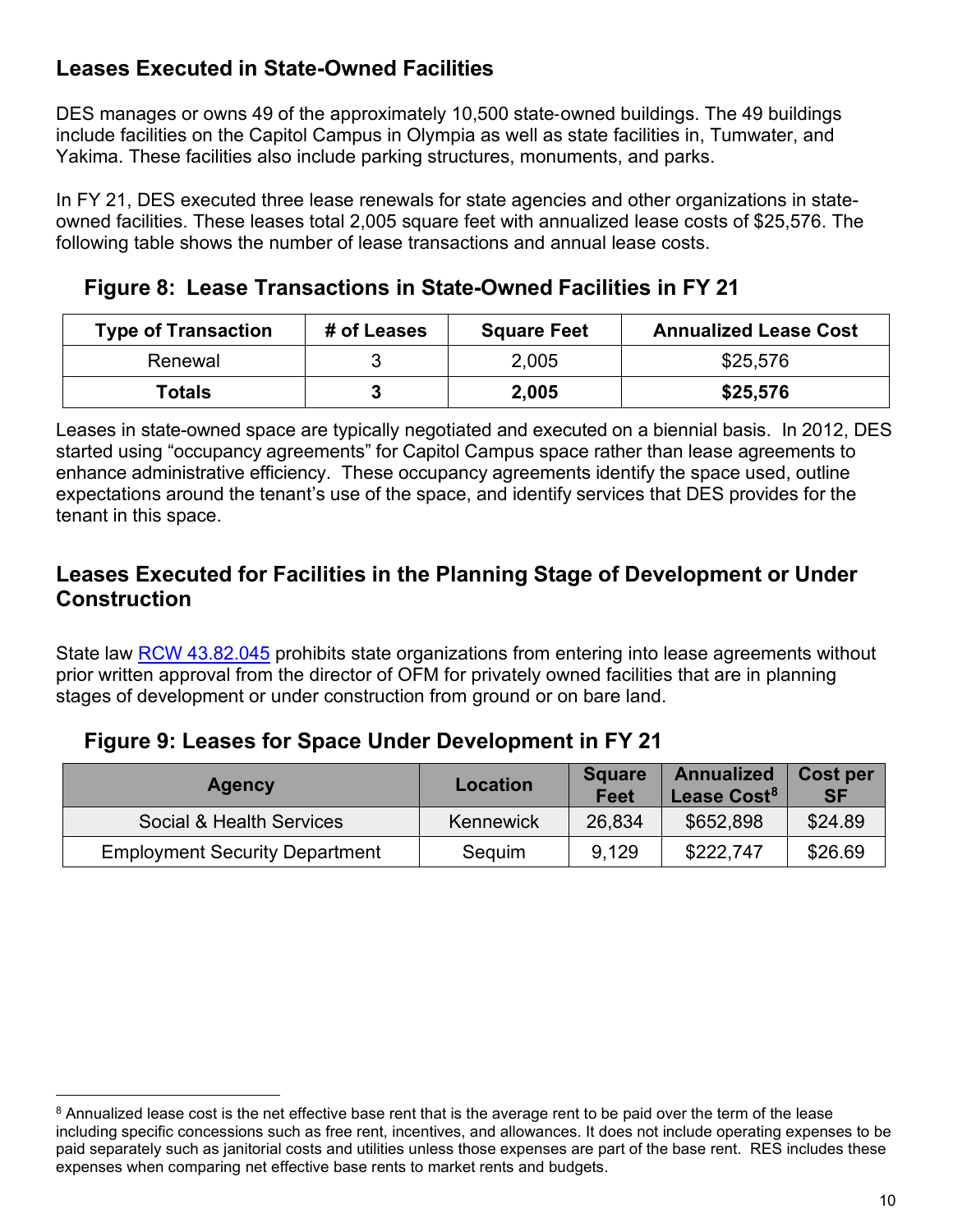## <span id="page-10-0"></span>**Report 2: Delegated Leases**

#### <span id="page-10-1"></span>**Background**

Under state law RCW, [43.82.010,](http://apps.leg.wa.gov/rcw/default.aspx?cite=43.82.010) DES has authority to house state government. Under state law [RCW 43.82.010\(13\),](http://apps.leg.wa.gov/rcw/default.aspx?cite=43.82.010) DES may delegate this authority to state agencies, boards, commissions, and colleges. The department may also delegate functions to any agency under terms and conditions deemed advisable. DES is required to submit an annual report to the Legislature regarding all delegated leases [RCW 43.82.010\(12\).](http://apps.leg.wa.gov/rcw/default.aspx?cite=43.82.010)

#### <span id="page-10-2"></span>**Scope of Delegations of Authority**

State law allows DES to determine the terms and conditions of delegation of authority. Past practices limited delegation to negotiating and executing leases under defined circumstances, such as for emergency and temporary needs, or for storage. Over time, this practice expanded to permit state agencies, boards, commissions, and community and technical colleges to request a delegation of authority to:

- Negotiate and execute agreements to lease and/or rent offices, classrooms, and other facilities.
- Manage minor alterations to existing space.

The department has established specific parameters relating to the granting of delegations of authority that help ensure state entities only enter into low-risk leases (short duration and low dollar amount thresholds) that are specialized in nature.

DES determines what assistance and/or training, if any, is essential for the requesting agency to manage successfully the proposed delegated real estate transactions. The agency is required to meet specific criteria related to its capabilities and resources before being granted a delegation.

DES then issues a written approval with the terms, conditions, and responsibilities of the delegation (including reporting responsibilities) to the requesting agency for the delegation. A delegation is timelimited. If the agency seeks to renew its delegated lease as it approaches expiration, it must reapply for a delegation of authority for such a renewal. It is not automatic. The delegation will be reviewed for compliance, as well as to determine if the delegation continues to meet real estate leasing needs of the agency and the state.

All delegations are required to use the pre-approved Delegated State Rental Agreement for terms less than one year or the pre-approved Delegated Lease Agreement. Any exceptions to this requirement must be approved in advance by the assistant director for Real Estate Services or delegate and be approved as to form by the appropriate assistant attorney general.

If an agency fails to comply with the procedures, terms, and conditions described above, DES may revoke the delegation of authority. DES retains the right to assess, at any time, the integrity of each individual lease action and the capability of the agency involved to perform all aspects of its delegation activities.

#### <span id="page-10-3"></span>**Uses of Delegations of Authority**

Delegations include air monitoring sites, boat ramps, cellular sites, offices, parking lots, storage areas, and vacant land. In FY 21, the two largest users of delegated authority for leasing were the Department of Ecology, and Community and Technical Colleges. Out of 27 delegated leases for Ecology, 26 were air-monitoring sites. The miscellaneous category includes leases for a variety of state organizations, including the Department of Transportation, Superintendent of Public Instruction, Washington State Patrol, and the Department of Revenue.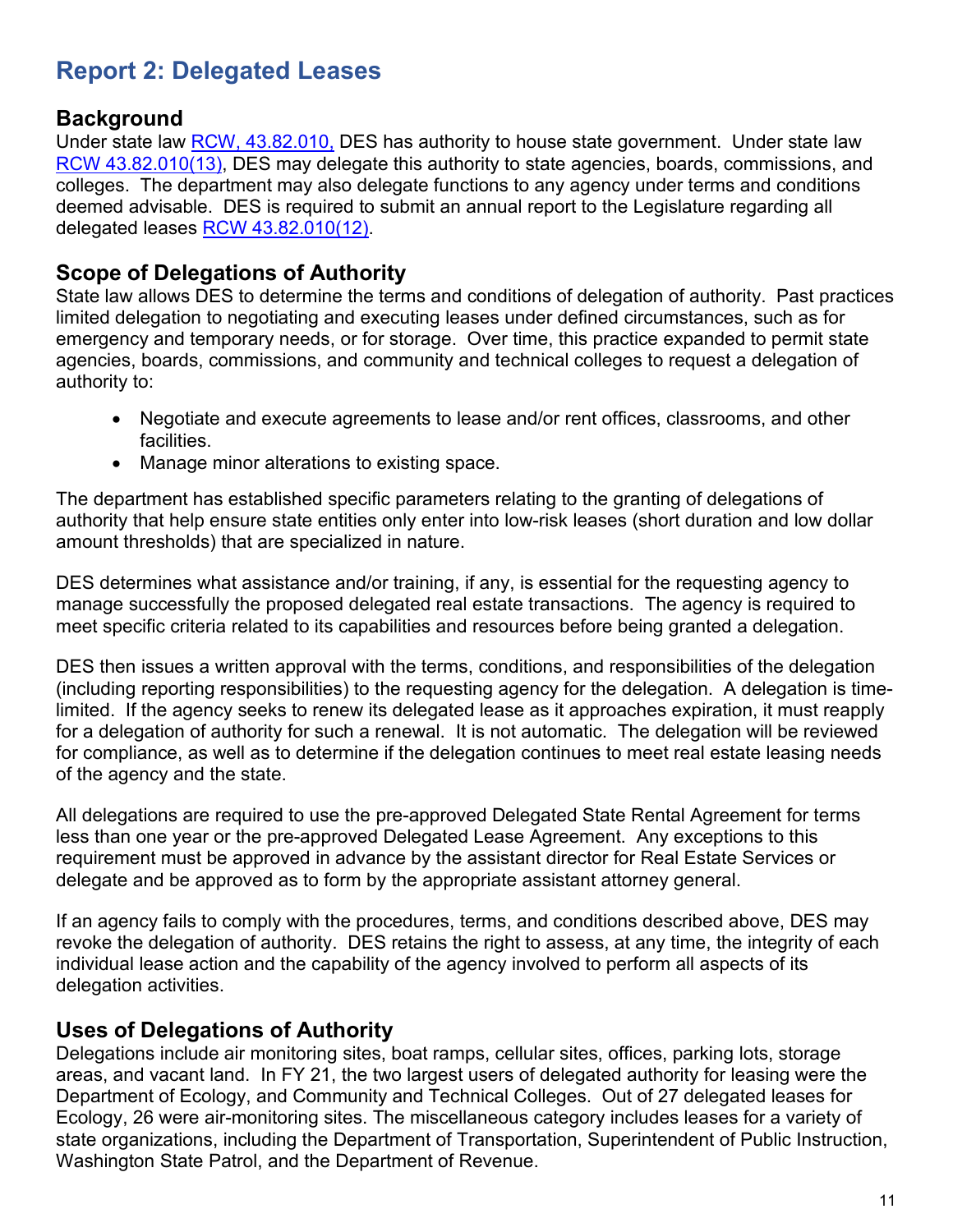#### <span id="page-11-0"></span>**Leases Executed Under Delegations of Authority in FY 21**

In FY 21, DES granted 21 delegations for new leases and 75 delegations for renewals of leases. These 96 leases represented annualized costs of over \$2.1M.

| <b>Fiscal Year</b> | # of Delegated<br><b>Leases</b> | <b>Square Feet</b> | <b>Annualized Lease</b><br>Cost |
|--------------------|---------------------------------|--------------------|---------------------------------|
| 2010               | 89                              | 95,616             | \$1,342,140                     |
| 2011               | 58                              | 100,610            | \$1,021,844                     |
| 2012               | 64                              | 95,233             | \$1,855,548                     |
| 2013               | 54                              | 66,469             | \$1,048,295                     |
| 2014               | 61                              | 45,567             | \$935,626                       |
| 2015               | 77                              | 118,015            | \$1,141,879                     |
| 2016               | 31                              | 73,656             | \$684,009                       |
| 2017               | 62                              | 32,484             | \$833,866                       |
| 2018               | 77                              | 99,737             | \$1,042,393                     |
| 2019               | 80                              | 92,864             | \$1,278,451                     |
| 2020               | 90                              | 104,634            | \$1,974,279                     |
| 2021               | 96                              | 165,377            | \$2,136,056                     |

### <span id="page-11-1"></span>**Figure 10: Delegations of Authority**

#### <span id="page-11-2"></span>**Figure 11: Number of Delegated Leases by Agency in FY 21**

| <b>Agency</b>                       | # of Delegated<br><b>Leases</b> | % of Total Delegated<br><b>Leases</b> |
|-------------------------------------|---------------------------------|---------------------------------------|
| 1. Ecology                          | 27                              | 28%                                   |
| 2. Community and Technical Colleges | 13                              | 14%                                   |
| 3. Fish & Wildlife                  | 10                              | 10%                                   |
| 4. Social & Health Services         |                                 | 7%                                    |
| 5. Transportation                   |                                 | 7%                                    |
| 6. Others                           | 32                              | 33%                                   |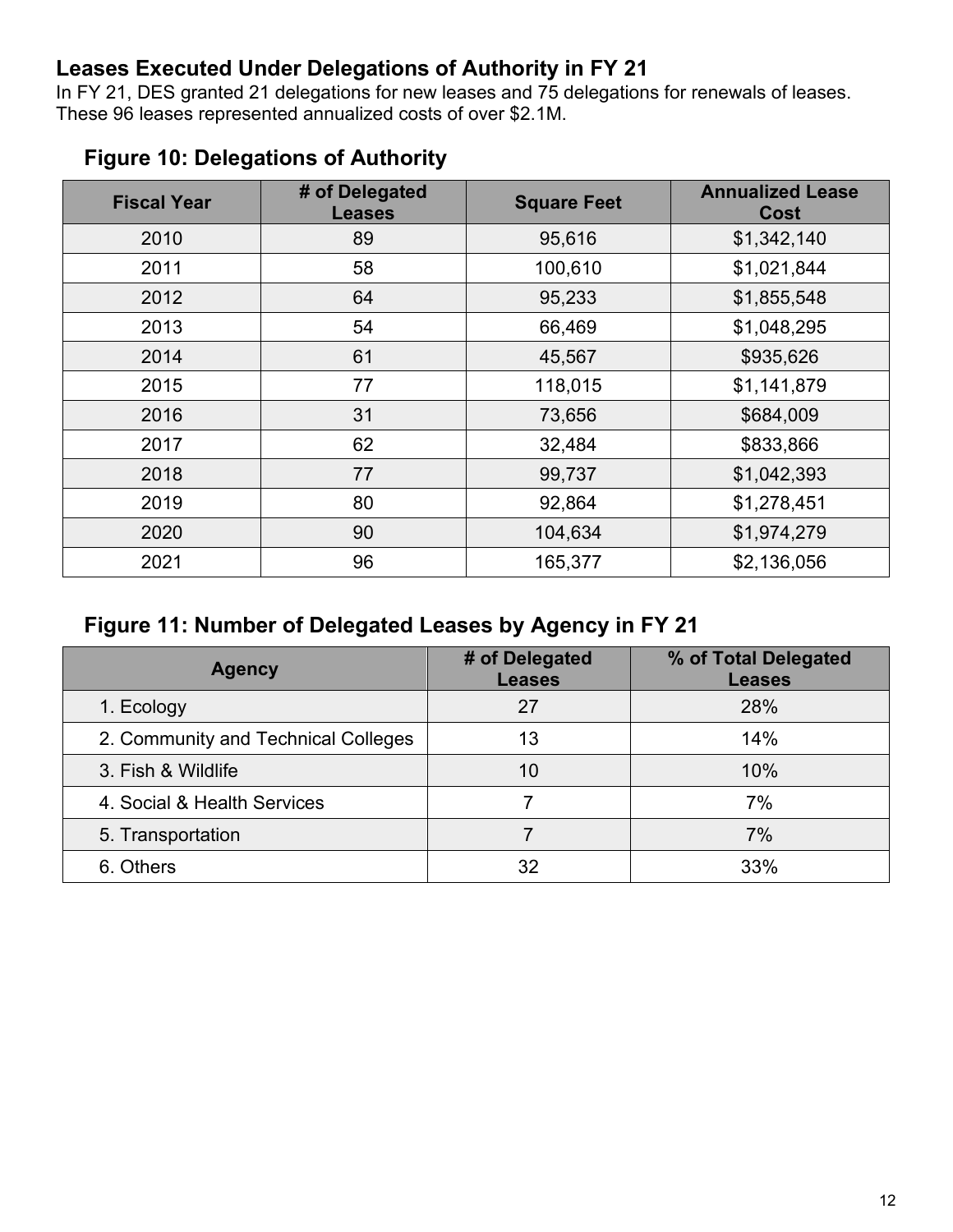| <b>Type of Use</b>   | # of Leases    | % of Total Leases |
|----------------------|----------------|-------------------|
| 1. Air Monitoring    | 26             | 27%               |
| 2. Office            | 26             | 27%               |
| 3. Multi-Use         | 14             | 15%               |
| 4. Warehouse/Storage | 9              | 9%                |
| 5. Residential       | 8              | 8%                |
| 6. Miscellaneous     | 6              | 6%                |
| 7. Classroom         | $\overline{4}$ | 4%                |
| 8. Parking           | $\overline{2}$ | 2%                |
| 9. Hanger            |                | 1%                |

# <span id="page-12-0"></span>**Figure 12: Number of Delegated Leases by Type of Use in FY21**

# <span id="page-12-1"></span>**Figure 13: Duration of Delegated Leases**

| <b>Fiscal Year</b> | $% < 2$ Years | % 2-5 Years | $% > 5$ Years |
|--------------------|---------------|-------------|---------------|
| 2010               | 83.00%        | 17.00%      | 0.00%         |
| 2011               | 90.00%        | 10.00%      | 0.00%         |
| 2012               | 89.00%        | 11.00%      | $0.00\%$      |
| 2013               | 75.00%        | 25.00%      | 0.00%         |
| 2014               | 75.00%        | 25.00%      | 0.00%         |
| 2015               | 76.00%        | 21.30%      | 1.30%         |
| 2016               | 61.00%        | 39.00%      | $0.00\%$      |
| 2017               | 82.26%        | 16.13%      | 1.61%         |
| 2018               | 76.62%        | 23.38%      | 0.00%         |
| 2019               | 83.75%        | 16.25%      | $0.00\%$      |
| 2020               | 77.78%        | 22.22%      | 0.00%         |
| 2021               | 68.75%        | 31.25%      | 0.00%         |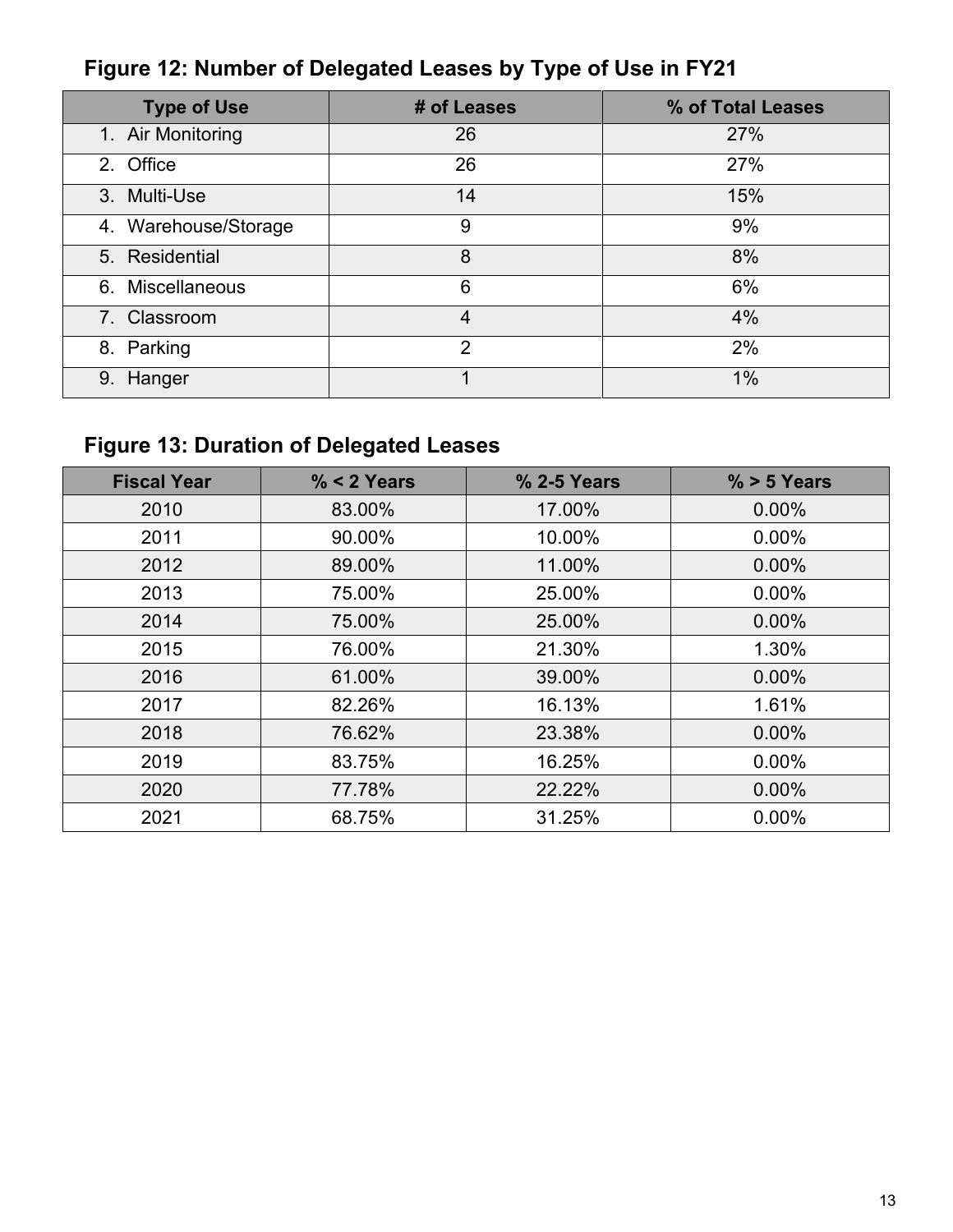## **Appendix A: Lease Transactions Related to Privately-Owned Facilities in FY 21**

**Extensions:**

<span id="page-13-0"></span>

| Agency                                                               | City           | <b>Start Date</b> | <b>Stop Date</b> | <b>Use</b>        | <b>Square Feet</b> | <b>Monthly Base Rent</b> |
|----------------------------------------------------------------------|----------------|-------------------|------------------|-------------------|--------------------|--------------------------|
| Agriculture, Dept. of                                                | Bellingham     | 12/1/2018         | 11/30/2021       | Office            | 187                | \$2,500.00               |
| Children, Youth & Families, Dept. of                                 | Everett        | 10/1/2013         | 7/15/2020        | Office            | 41,557             | \$88,363.85              |
| Children, Youth & Families, Dept. of                                 | Omak           | 11/1/2015         | 12/31/2020       | Office            | 1,920              | \$2,880.00               |
| Children, Youth & Families, Dept. of                                 | Kent           | 2/1/2016          | 4/1/2021         | Office            | 2,831              | \$5,662.00               |
| Children, Youth & Families, Dept. of                                 | Kent           | 7/1/2018          | 7/31/2022        | Office            | 8,087              | \$11,962.02              |
| Colleges                                                             | Lacey          | 9/1/2005          | 9/30/2021        | Multiuse          | 33,832             | \$69,059.82              |
| Colleges                                                             | Spokane        | 9/1/2005          | 9/30/2022        | Multiuse          | 33,832             | \$69,059.82              |
| Corrections, Dept. of                                                | Silverdale     | 10/1/2020         | 9/30/2030        | Office            | 17,228             | \$26,559.83              |
| Ecology Dept. of                                                     | Everett        | 1/1/2016          | 6/30/2021        | Warehouse/Storage | 2,328              | \$1,250.00               |
| <b>Employment Security Department</b>                                | Renton         | 10/1/2020         | 9/30/2030        | Office            | 14,094             | \$30,537.00              |
| <b>Employment Security Department</b>                                | Olympia        | 6/1/2019          | 5/31/2024        | Office            | 424                | \$821.50                 |
| Employment Security Department - Leasing to<br><b>Private Entity</b> | Tumwater       | 8/1/2012          | 9/30/2021        | Office            | 2,994              | \$7,700.00               |
| Enterprise Services, Dept. of                                        | Tumwater       | 4/1/2016          | 3/31/2022        | Multiuse          | 13,349             | \$15,307.00              |
| Enterprise Services, Dept. of                                        | Tumwater       | 3/18/2018         | 3/31/2021        | Parking           | $\Omega$           | \$4,080.00               |
| Environment/Land Use Hearing Office                                  | Tumwater       | 9/1/2015          | 9/30/2020        | Office            | 5,653              | \$10,175.40              |
| Health, Dept. of                                                     | Tumwater       | 9/1/2020          | 2/28/2021        | Warehouse/Storage | 4,000              | \$10.00                  |
| Health, Dept. of                                                     | Yakima         | 9/1/2020          | 6/30/2021        | Warehouse/Storage | 4,000              | \$10.00                  |
| Health, Dept. of                                                     | Chelan         | 9/1/2020          | 8/31/2021        | Warehouse/Storage | 4,000              | \$10.00                  |
| Labor & Industries, Dept. of                                         | Chelan         | 10/1/2017         | 10/20/2020       | Office            | 18,135             | \$24,935.63              |
| Licensing, Dept. of                                                  | Poulsbo        | 7/1/2015          | 6/30/2022        | Office            | 861                | \$1,458.00               |
| Licensing, Dept. of                                                  | Kent           | 7/1/2015          | 9/30/2022        | Office            | 861                | \$1,458.00               |
| Licensing, Dept. of                                                  | Pullman        | 10/1/2015         | 9/30/2022        | Office            | 3,222              | \$5,101.50               |
| Licensing, Dept. of                                                  | Ellensburg     | 1/1/2016          | 12/31/2022       | Office            | 4,780              | \$8,564.17               |
| Licensing, Dept. of                                                  | Lacey          | 3/1/2016          | 8/31/2021        | Office            | 1,367              | \$1,525.00               |
| Licensing, Dept. of                                                  | Lacey          | 2/1/2016          | 1/31/2023        | Office            | 2,077              | \$2,861.58               |
| Licensing, Dept. of                                                  | Lacev          | 2/1/2018          | 8/31/2020        | Office            | 5,746              | \$8,738.71               |
| Licensing, Dept. of                                                  | Mount Vernon   | 2/1/2018          | 8/31/2020        | Parking           | $\mathbf 0$        | \$1,543.75               |
| Licensing, Dept. of                                                  | Spokane Valley | 10/1/2020         | 9/30/2030        | Office            | 7,746              | \$15,169.25              |
| Liquor & Cannabis Board                                              | Tacoma         | 9/1/2015          | 6/30/2021        | Office            | 1,466              | \$2,003.53               |
| Lottery Commission, WA State                                         | Lynnwood       | 9/1/2014          | 12/31/2020       | Office            | 3,180              | \$3,180.00               |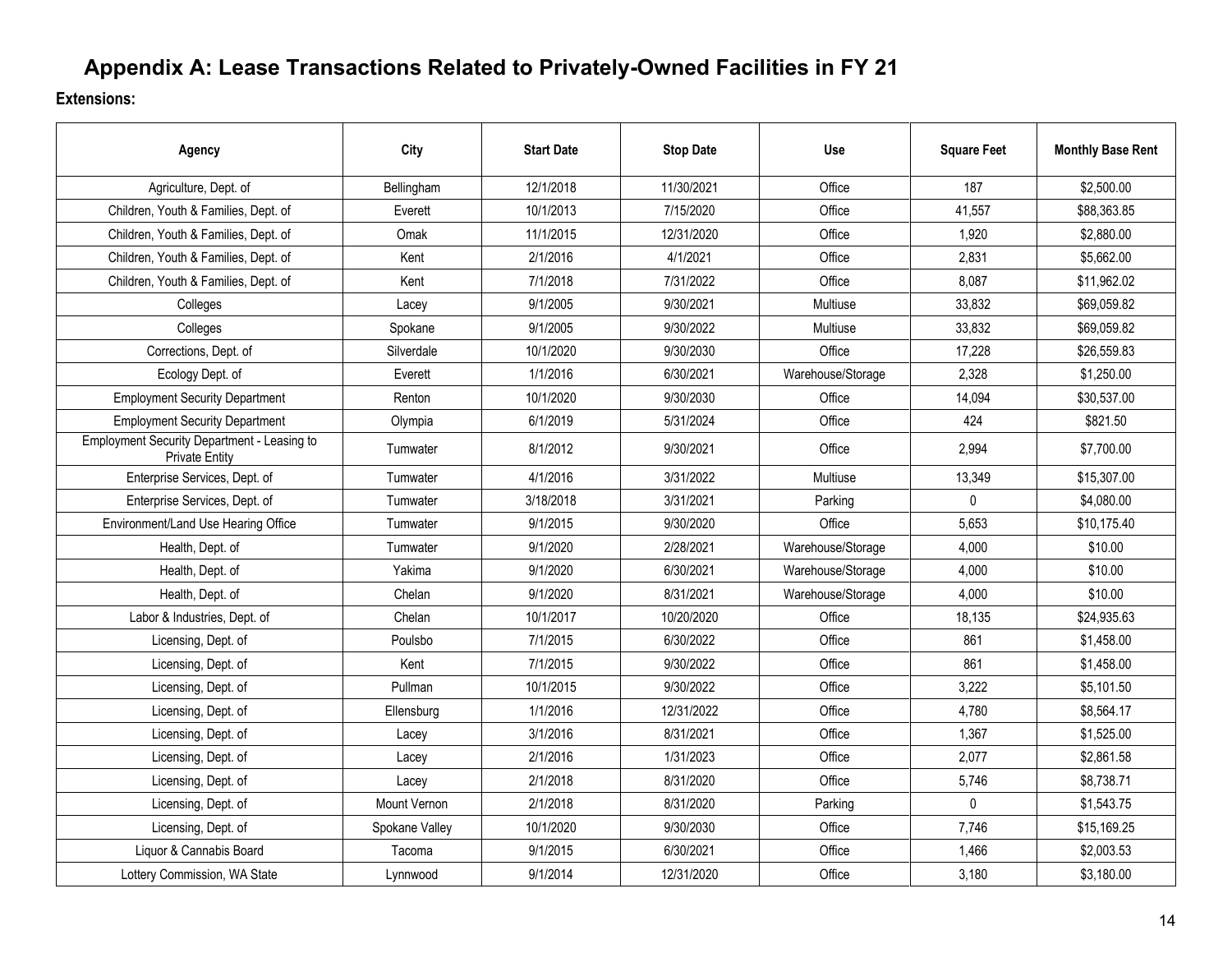| Agency                             | City       | <b>Start Date</b> | <b>Stop Date</b> | <b>Use</b> | <b>Square Feet</b> | <b>Monthly Base Rent</b> |
|------------------------------------|------------|-------------------|------------------|------------|--------------------|--------------------------|
| Puget Sound Partnership, WA        | Omak       | 9/1/2010          | 11/30/2020       | Office     | 8,500              | \$13,458.33              |
| Social & Health Services, Dept. of | Silverdale | 2/1/2015          | 4/30/2022        | Office     | 4,872              | \$8,570.66               |
| Social & Health Services, Dept. of | Bremerton  | 8/1/2016          | 7/31/2022        | Office     | 19.440             | \$28,755.00              |
| Social & Health Services, Dept. of | Spokane    | 3/1/2016          | 10/31/2021       | Office     | 4,287              | \$8,038.13               |
| Social & Health Services, Dept. of | Kennewick  | 7/1/2020          | 6/30/2030        | Office     | 4.229              | \$8,105.58               |
| Social & Health Services, Dept. of | Everett    | 1/15/2021         | 12/31/2030       | Office     | 4.907              | \$9,147.47               |
| Social & Health Services, Dept. of | Seattle    | 3/1/2021          | 2/28/2031        | Office     | 26,234             | \$53,561.08              |
| State Investment Board             | Seattle    | 8/1/2014          | 9/30/2022        | Office     | 4,513              | \$8,886.37               |

#### **New Space:**

| Agency                                                                        | City        | <b>Start Date</b> | <b>Stop Date</b> | Use               | Square<br>Feet | <b>Monthly Base</b><br>Rent | <b>Net Effective</b><br><b>Annual Base</b><br>Rent | <b>Net Effective</b><br><b>Annual Base</b><br><b>Rent/SF</b> | Whitestone<br><b>Estimate of</b><br><b>OPEX</b> | <b>Full-Service</b><br><b>Net Effective</b><br>Rent/SF/Year |
|-------------------------------------------------------------------------------|-------------|-------------------|------------------|-------------------|----------------|-----------------------------|----------------------------------------------------|--------------------------------------------------------------|-------------------------------------------------|-------------------------------------------------------------|
| Agriculture, Dept. of                                                         | Colfax      | 3/1/2021          | 2/28/2031        | Office            | 2,571          | \$4,370.70                  | \$52,011.33                                        | \$20.23                                                      | \$2.12                                          | \$22.35                                                     |
| Arts Commission WA State                                                      | Olympia     | 10/1/2020         | 9/30/2025        | Office            | 1,149          | \$1,986.82                  | \$23,612.04                                        | \$20.55                                                      | \$0.00                                          | \$20.55                                                     |
| Board of Registration for Professional<br><b>Engineers and Land Surveyors</b> | Olympia     | 6/1/2021          | 5/31/2026        | Office            | 2.114          | \$1,937.83                  | \$23,253.96                                        | \$11.00                                                      | \$1.29                                          | \$12.29                                                     |
| Board of Registration for Professional<br><b>Engineers and Land Surveyors</b> | Olympia     | 7/1/2020          | 12/31/2020       | Office            | 432            | \$585.00                    | \$7,020.00                                         | \$16.25                                                      | \$1.74                                          | \$17.99                                                     |
| Children, Youth & Families, Dept. of                                          | Lacey       | 11/1/2020         | 10/31/2025       | Warehouse/Storage | 17,557         | \$14,630.83                 | \$175,569.96                                       | \$10.00                                                      | \$0.44                                          | \$10.44                                                     |
| Colleges                                                                      | Des Moines  | 10/1/2020         | 9/30/2025        | <b>Multiuse</b>   | 8.551          | \$19,774.19                 | \$237.290.28                                       | \$27.75                                                      | \$0.00                                          | \$27.75                                                     |
| Colleges                                                                      | Everett     | 9/1/2020          | 8/31/2025        | Warehouse/Storage | 2,278          | \$2.088.17                  | \$25,058,04                                        | \$11.00                                                      | \$2.46                                          | \$13.46                                                     |
| Colleges                                                                      | Federal Way | 4/1/2021          | 3/31/2031        | Office            | 7,391          | \$14,196.88                 | \$184,651.89                                       | \$24.98                                                      | \$0.00                                          | \$24.98                                                     |
| Colleges                                                                      | Lynnwood    | 8/1/2020          | 7/31/2030        | Residential       | 88.550         | \$183,333,33                | \$2.397.999.97                                     | \$27.08                                                      | \$1.12                                          | \$28.20                                                     |
| <b>Employment Security Department</b>                                         | Lacey       | 11/1/2020         | 10/31/2025       | Office            | 10,767         | \$17,945.00                 | \$150.738.00                                       | \$14.00                                                      | \$3.03                                          | \$17.03                                                     |
| <b>Employment Security Department</b>                                         | Sequim      | 6/1/2021          | 5/31/2031        | Office            | 9,129          | \$18,562.30                 | \$231,457.78                                       | \$25.35                                                      | \$1.34                                          | \$26.69                                                     |
| Enterprise Services, Dept of                                                  | Lacev       | 7/1/2020          | 6/30/2021        | Warehouse/Storage | 198,501        | \$105.205.00                | \$1.262.460.00                                     | \$6.36                                                       | \$0.96                                          | \$7.32                                                      |
| Financial Management, Office of                                               | Olympia     | 11/1/2020         | 10/31/2025       | Office            | 4.155          | \$7,444.38                  | \$89,332.56                                        | \$21.50                                                      | \$3.03                                          | \$24.53                                                     |
| Fish & Wildlife, Dept. of                                                     | North Bend  | 8/1/2020          | 7/31/2025        | Office            | 1.390          | \$3,185.42                  | \$38,225.04                                        | \$27.50                                                      | \$2.29                                          | \$29.79                                                     |
| Fish & Wildlife, Dept. of                                                     | Pasco       | 12/1/2020         | 11/30/2025       | <b>Multiuse</b>   | 5.680          | \$4.911.66                  | \$58,939.92                                        | \$10.38                                                      | \$0.30                                          | \$10.68                                                     |
| Fish & Wildlife, Dept. of                                                     | Yakima      | 9/1/2020          | 8/31/2025        | <b>Multiuse</b>   | 3,067          | \$3.705.96                  | \$44.471.52                                        | \$14.50                                                      | \$2.43                                          | \$16.93                                                     |
| Health, Dept. of                                                              | Shoreline   | 11/1/2020         | 1/31/2021        | Warehouse/Storage | 2,330          | \$10.00                     | \$120.00                                           | \$0.05                                                       | \$0.00                                          | \$0.05                                                      |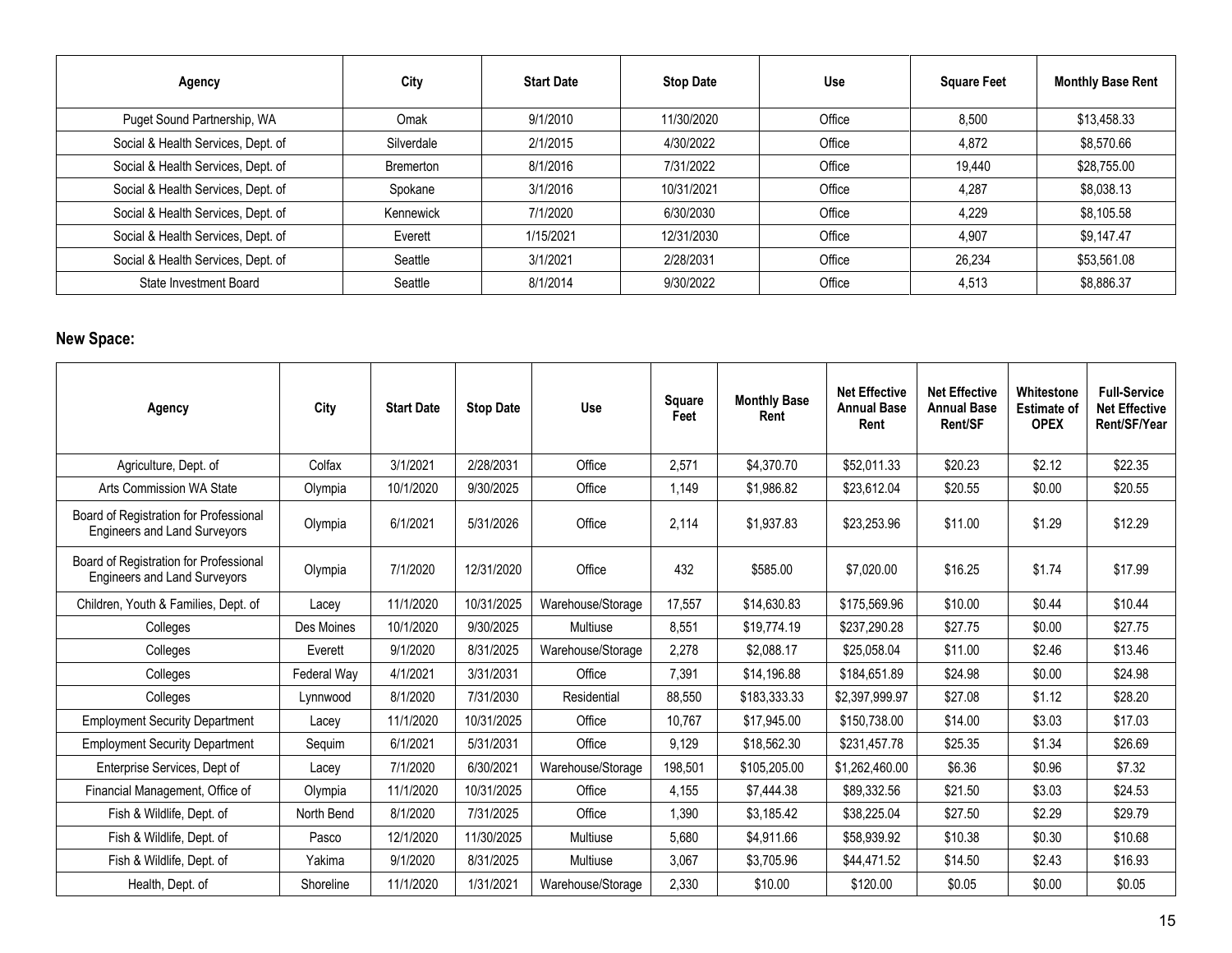| Agency                                             | City      | <b>Start Date</b> | <b>Stop Date</b> | Use               | Square<br>Feet | <b>Monthly Base</b><br>Rent | <b>Net Effective</b><br><b>Annual Base</b><br>Rent | <b>Net Effective</b><br><b>Annual Base</b><br><b>Rent/SF</b> | Whitestone<br><b>Estimate of</b><br><b>OPEX</b> | <b>Full-Service</b><br><b>Net Effective</b><br>Rent/SF/Year |
|----------------------------------------------------|-----------|-------------------|------------------|-------------------|----------------|-----------------------------|----------------------------------------------------|--------------------------------------------------------------|-------------------------------------------------|-------------------------------------------------------------|
| Health, Dept. of                                   | Tumwater  | 9/1/2020          | 6/30/2021        | Warehouse/Storage | 4,000          | \$10.00                     | \$120.00                                           | \$0.03                                                       | \$0.00                                          | \$0.03                                                      |
| Labor & Industries, Dept. of                       | Union Gap | 10/1/2020         | 9/30/2030        | Office            | 15,079         | \$26,297.33                 | \$332,527.98                                       | \$22.05                                                      | \$2.12                                          | \$24.17                                                     |
| <b>LGBTQ Commission</b>                            | Olympia   | 11/1/2020         | 10/31/2025       | Office            | 592            | \$1,085.33                  | \$13,023.96                                        | \$22.00                                                      | \$0.00                                          | \$22.00                                                     |
| Licensing, Dept. of                                | Lacey     | 10/1/2020         | 9/30/2030        | Office            | 7,746          | \$15,169.25                 | \$183,289.73                                       | \$23.66                                                      | \$1.29                                          | \$24.95                                                     |
| Lottery Commission, WA State                       | Spokane   | 7/1/2020          | 6/30/2025        | Office            | 2,107          | \$4,465.08                  | \$49,580.96                                        | \$23.53                                                      | \$2.28                                          | \$25.81                                                     |
| Pollution Liability Insurance Program,<br>WA State | Olympia   | 3/1/2021          | 6/30/2030        | Office            | 5,440          | \$10,993.33                 | \$135,878.57                                       | \$24.98                                                      | \$3.03                                          | \$28.01                                                     |
| Social & Health Services, Dept. of                 | Kennewick | 10/1/2020         | 9/30/2030        | Office            | 21,229         | \$36,620.02                 | \$502,968.05                                       | \$23.69                                                      | \$2.43                                          | \$26.12                                                     |
| Social & Health Services, Dept. of                 | Kennewick | 3/1/2021          | 2/28/2031        | Office            | 26,234         | \$53,561.08                 | \$652,898.68                                       | \$24.89                                                      | \$2.43                                          | \$27.32                                                     |
| Social & Health Services, Dept. of                 | Lynnwood  | 1/1/2021          | 12/31/2025       | Office            | 4,225          | \$8,175.38                  | \$93,199.33                                        | \$22.06                                                      | \$2.90                                          | \$24.96                                                     |
| Social & Health Services, Dept. of                 | Olympia   | 9/15/2020         | 9/14/2021        | Warehouse/Storage | 9,250          | \$5,095.21                  | \$61,142.52                                        | \$6.61                                                       | \$0.44                                          | \$7.05                                                      |
| Social & Health Services, Dept. of                 | Spokane   | 11/1/2020         | 10/31/2030       | Office            | 4,907          | \$9,147.47                  | \$112,742.02                                       | \$22.98                                                      | \$0.00                                          | \$22.98                                                     |

#### **Renewals:**

| Agency                               | City         | <b>Start Date</b> | <b>Stop Date</b> | Use      | <b>Square</b><br>Feet | <b>Monthly Base</b><br>Rent | <b>Net Effective</b><br><b>Annual Base</b><br>Rent | <b>Net Effective</b><br><b>Annual Base</b><br>Rent/SF | Whitestone<br><b>Estimate of</b><br><b>OPEX</b> | <b>Full-Service</b><br><b>Net Effective</b><br>Rent/SF/Year |
|--------------------------------------|--------------|-------------------|------------------|----------|-----------------------|-----------------------------|----------------------------------------------------|-------------------------------------------------------|-------------------------------------------------|-------------------------------------------------------------|
| Agriculture, Dept. of                | Moses Lake   | 7/1/2020          | 6/30/2025        | Office   | 992                   | \$1,240.00                  | \$14,632.00                                        | \$14.75                                               | \$2.45                                          | \$17.20                                                     |
| Agriculture, Dept. of                | Tumwater     | 8/1/2020          | 7/31/2025        | Multiuse | 3,452                 | \$3,490.00                  | \$41,880.00                                        | \$12.13                                               | \$5.93                                          | \$18.06                                                     |
| Attorney General, Office of the      | Port Orchard | 4/1/2021          | 3/31/2022        | Office   | 100                   | \$200.00                    | \$2,400.00                                         | \$24.00                                               | \$0.00                                          | \$24.00                                                     |
| Attorney General, Office of the      | Tacoma       | 8/1/2020          | 7/31/2025        | Office   | 32,768                | \$95,713.40                 | \$1,058,364.76                                     | \$32.30                                               | \$0.00                                          | \$32.30                                                     |
| Attorney General, Office of the      | Olympia      | 8/1/2020          | 7/31/2025        | Office   | 54,744                | \$87,818.50                 | \$1,053,822.00                                     | \$19.25                                               | \$3.03                                          | \$22.28                                                     |
| Attorney General, Office of the      | Yakima       | 8/1/2020          | 7/31/2025        | Office   | 5,870                 | \$10,272.50                 | \$123,270.00                                       | \$21.00                                               | \$2.18                                          | \$23.18                                                     |
| Children, Youth & Families, Dept. of | Olympia      | 4/1/2021          | 3/31/2026        | Office   | 5,574                 | \$7,780.38                  | \$90,252.41                                        | \$16.19                                               | \$1.74                                          | \$17.93                                                     |
| Children, Youth & Families, Dept. of | Seattle      | 10/1/2020         | 9/30/2025        | Office   | 43,139                | \$86,707.75                 | \$1,040,493.00                                     | \$24.12                                               | \$2.29                                          | \$26.41                                                     |
| Children, Youth & Families, Dept. of | Aberdeen     | 9/1/2020          | 8/31/2025        | Office   | 15,025                | \$29,248.67                 | \$350,984.04                                       | \$23.36                                               | \$2.46                                          | \$25.82                                                     |
| Children, Youth & Families, Dept. of | Bellingham   | 7/1/2020          | 6/30/2025        | Office   | 15,840                | \$29,790.00                 | \$357,480.00                                       | \$22.57                                               | \$0.00                                          | \$22.57                                                     |
| Children, Youth & Families, Dept. of | Long Beach   | 12/1/2020         | 11/30/2025       | Office   | 5,407                 | \$7,997.85                  | \$95,974.20                                        | \$17.75                                               | \$2.90                                          | \$20.65                                                     |
| Children, Youth & Families, Dept. of | Bellingham   | 1/1/2021          | 12/31/2025       | Office   | 1,920                 | \$3,611.20                  | \$43,334.40                                        | \$22.57                                               | \$0.00                                          | \$22.57                                                     |
| Children, Youth & Families, Dept. of | Everett      | 4/1/2021          | 3/31/2026        | Office   | 2,831                 | \$6,133.83                  | \$72,379.19                                        | \$25.57                                               | \$0.00                                          | \$25.57                                                     |
| Children, Youth & Families, Dept. of | Centralia    | 4/1/2021          | 3/31/2026        | Office   | 19,292                | \$30,545.67                 | \$360,438.91                                       | \$18.68                                               | \$2.90                                          | \$21.58                                                     |
| Children, Youth & Families, Dept. of | Arlington    | 5/1/2021          | 4/30/2026        | Office   | 31,394                | \$58,471.33                 | \$695,655.96                                       | \$22.16                                               | \$2.90                                          | \$25.06                                                     |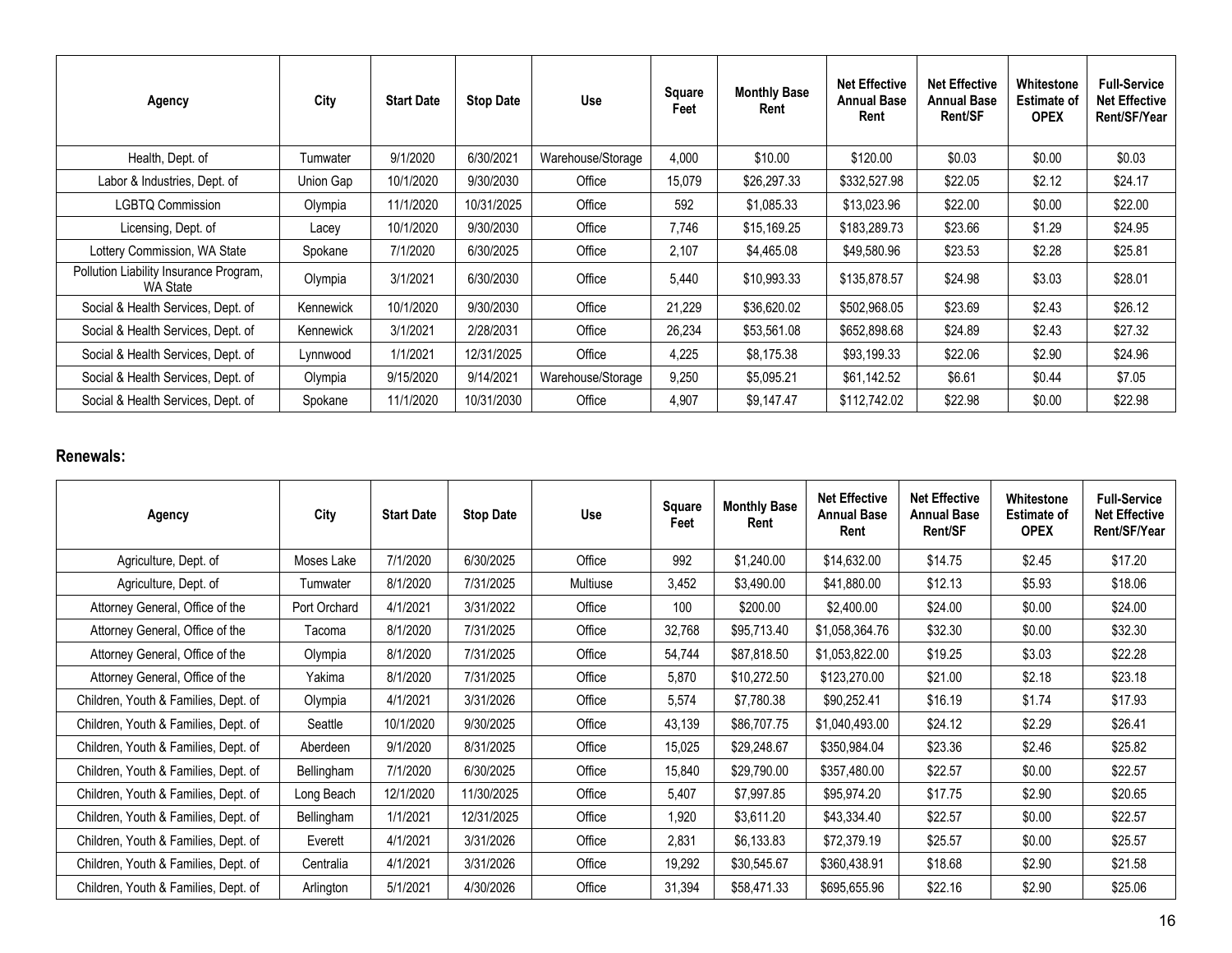| Agency                                                               | City              | <b>Start Date</b> | <b>Stop Date</b> | <b>Use</b> | <b>Square</b><br>Feet | <b>Monthly Base</b><br>Rent | <b>Net Effective</b><br><b>Annual Base</b><br>Rent | <b>Net Effective</b><br><b>Annual Base</b><br>Rent/SF | Whitestone<br><b>Estimate of</b><br><b>OPEX</b> | <b>Full-Service</b><br><b>Net Effective</b><br>Rent/SF/Year |
|----------------------------------------------------------------------|-------------------|-------------------|------------------|------------|-----------------------|-----------------------------|----------------------------------------------------|-------------------------------------------------------|-------------------------------------------------|-------------------------------------------------------------|
| Children, Youth & Families, Dept. of                                 | Newport           | 9/1/2020          | 8/31/2025        | Office     | 3,930                 | \$6,631.88                  | \$79,582.56                                        | \$20.25                                               | \$0.00                                          | \$20.25                                                     |
| Children, Youth & Families, Dept. of                                 | White Salmon      | 7/1/2020          | 6/30/2025        | Office     | 2,237                 | \$2,656.84                  | \$31,882.08                                        | \$14.25                                               | \$0.00                                          | \$14.25                                                     |
| Colleges                                                             | Spokane           | 7/1/2020          | 6/30/2025        | Multiuse   | 20,036                | \$19,839.93                 | \$250,284.46                                       | \$12.49                                               | \$0.00                                          | \$12.49                                                     |
| Colleges                                                             | Spokane           | 8/1/2020          | 7/31/2025        | Classroom  | 6,600                 | \$4,620.00                  | \$52,140.00                                        | \$7.90                                                | \$2.45                                          | \$10.35                                                     |
| Colleges                                                             | Spokane           | 9/1/2020          | 8/31/2022        | Office     | 24,430                | \$35,161.75                 | \$421,941.00                                       | \$17.27                                               | \$0.00                                          | \$17.27                                                     |
| Commerce, Dept. of                                                   | Olympia           | 3/1/2021          | 2/28/2026        | Office     | 2,494                 | \$3,533.17                  | \$42,398.04                                        | \$17.00                                               | \$0.00                                          | \$17.00                                                     |
| Corrections, Dept. of                                                | Longview          | 7/1/2020          | 6/30/2025        | Office     | 6,473                 | \$11,780.86                 | \$141,370.32                                       | \$21.84                                               | \$2.46                                          | \$24.30                                                     |
| Corrections, Dept. of                                                | Tacoma            | 9/1/2020          | 8/31/2025        | Office     | 13,008                | \$27,012.00                 | \$310,936.80                                       | \$23.90                                               | \$0.00                                          | \$23.90                                                     |
| Corrections, Dept. of                                                | Everett           | 10/1/2020         | 9/30/2025        | Office     | 13,313                | \$22,188.33                 | \$266,259.96                                       | \$20.00                                               | \$2.46                                          | \$22.46                                                     |
| Corrections, Dept. of                                                | Seattle           | 7/1/2020          | 6/30/2025        | Office     | 3,854                 | \$7,329.00                  | \$87,948.00                                        | \$22.82                                               | \$0.00                                          | \$22.82                                                     |
| Corrections, Dept. of                                                | Spokane           | 1/1/2021          | 12/31/2030       | Office     | 7,990                 | \$11,985.00                 | \$142,821.25                                       | \$17.88                                               | \$0.00                                          | \$17.88                                                     |
| Corrections, Dept. of                                                | Ellensburg        | 12/1/2020         | 11/30/2025       | Office     | 1,728                 | \$2,176.00                  | \$27,415.20                                        | \$15.87                                               | \$2.45                                          | \$18.32                                                     |
| Corrections, Dept. of                                                | Seattle           | 8/1/2020          | 7/31/2025        | Office     | 40,790                | \$126,279.04                | \$1,490,874.48                                     | \$36.55                                               | \$3.86                                          | \$40.41                                                     |
| Corrections, Dept. of                                                | Walla Walla       | 4/1/2021          | 3/31/2026        | Multiuse   | 8,500                 | \$12,218.75                 | \$144,193.25                                       | \$16.96                                               | \$2.45                                          | \$19.41                                                     |
| Corrections, Dept. of                                                | Spokane           | 12/1/2020         | 11/30/2025       | Office     | 15,786                | \$23,679.00                 | \$284,148.00                                       | \$18.00                                               | \$0.00                                          | \$18.00                                                     |
| Corrections, Dept. of                                                | Yakima            | 1/1/2021          | 12/31/2025       | Office     | 6,150                 | \$6,600.00                  | \$79,200.00                                        | \$12.88                                               | \$2.43                                          | \$15.31                                                     |
| Corrections, Dept. of                                                | Port Angeles      | 10/1/2020         | 9/30/2025        | Office     | 3,402                 | \$3,730.86                  | \$43,277.98                                        | \$12.72                                               | \$2.46                                          | \$15.18                                                     |
| Corrections, Dept. of                                                | Spokane           | 1/1/2021          | 12/31/2030       | Office     | 21,501                | \$25,532.44                 | \$298,729.55                                       | \$13.89                                               | \$2.12                                          | \$16.01                                                     |
| Corrections, Dept. of                                                | Raymond           | 1/1/2021          | 12/31/2025       | Office     | 1,843                 | \$1,600.00                  | \$19,200.00                                        | \$10.42                                               | \$2.90                                          | \$13.32                                                     |
| Corrections, Dept. of                                                | Shelton           | 4/1/2021          | 3/31/2026        | Office     | 4,459                 | \$7,390.79                  | \$87,211.32                                        | \$19.56                                               | \$2.90                                          | \$22.46                                                     |
| Corrections, Dept. of                                                | Port Orchard      | 4/1/2021          | 3/31/2026        | Office     | 5,282                 | \$9,023.42                  | \$108,281.04                                       | \$20.50                                               | \$1.34                                          | \$21.84                                                     |
| Corrections, Dept. of                                                | Everett           | 6/1/2021          | 5/31/2026        | Office     | 9,786                 | \$18,756.50                 | \$225,078.00                                       | \$23.00                                               | \$0.00                                          | \$23.00                                                     |
| <b>Employment Security Department</b>                                | Omak              | 5/1/2021          | 4/30/2031        | Office     | 7,989                 | \$11,151.31                 | \$134,647.91                                       | \$16.85                                               | \$0.00                                          | \$16.85                                                     |
| <b>Employment Security Department</b>                                | East<br>Wenatchee | 10/1/2020         | 9/30/2025        | Office     | 8,211                 | \$978.48                    | \$167,750.76                                       | \$20.43                                               | \$1.23                                          | \$21.66                                                     |
| <b>Employment Security Department</b>                                | Tumwater          | 1/1/2021          | 12/31/2025       | Office     | 28,346                | \$49,487.39                 | \$547,368.68                                       | \$19.31                                               | \$3.03                                          | \$22.34                                                     |
| <b>Employment Security Department</b>                                | Colville          | 8/1/2020          | 7/31/2025        | Office     | 3,447                 | \$4,165.13                  | \$49,148.53                                        | \$14.26                                               | \$2.45                                          | \$16.71                                                     |
| <b>Employment Security Department</b>                                | Vancouver         | 12/1/2020         | 11/30/2025       | Office     | 13,638                | \$23,298.25                 | \$274,919.35                                       | \$20.16                                               | \$0.00                                          | \$20.16                                                     |
| <b>Employment Security Department</b>                                | Long Beach        | 12/1/2020         | 11/30/2025       | Office     | 966                   | \$1,428.88                  | \$17,146.56                                        | \$17.75                                               | \$2.90                                          | \$20.65                                                     |
| <b>Employment Security Department</b>                                | Kelso             | 6/1/2021          | 5/31/2026        | Office     | 6,635                 | \$13,087.54                 | \$154,432.97                                       | \$23.28                                               | \$0.00                                          | \$23.28                                                     |
| <b>Employment Security Department -</b><br>Leasing to Private Entity | Tumwater          | 1/1/2021          | 12/31/2025       | Office     | 9,016                 | \$15,740.43                 | \$188,885.16                                       | \$20.95                                               | \$3.03                                          | \$23.98                                                     |
| Enterprise Services, Dept of                                         | Tumwater          | 4/1/2021          | 3/31/2024        | Parking    | 0                     | \$4,460.00                  | \$53,520.00                                        | \$0.00                                                | \$0.00                                          | \$0.00                                                      |
| Environment/Land Use Hearing Office                                  | Tumwater          | 10/1/2020         | 9/30/2025        | Office     | 5,653                 | \$11,777.08                 | \$141,324.96                                       | \$25.00                                               | \$0.00                                          | \$25.00                                                     |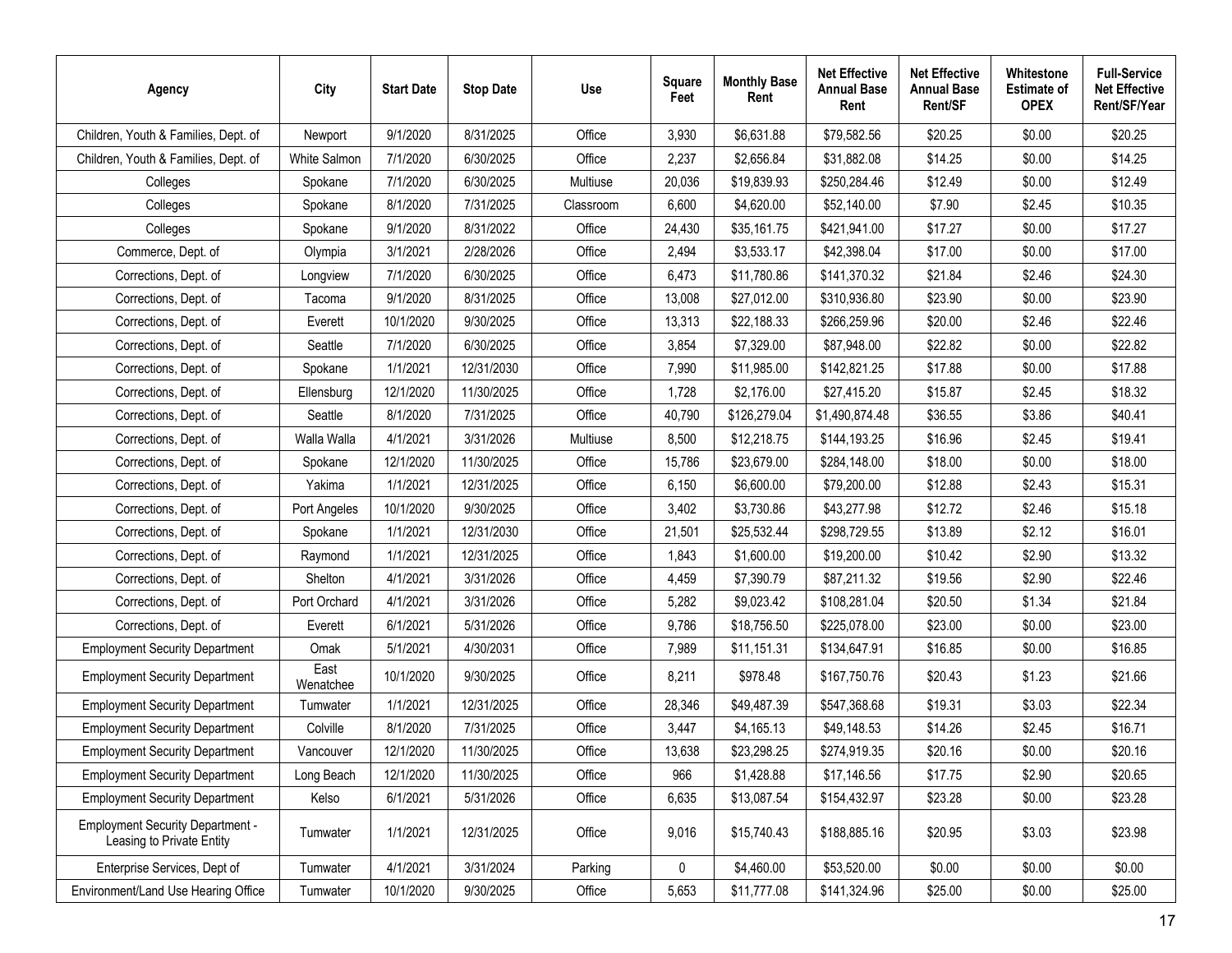| <b>Agency</b>                                    | City              | <b>Start Date</b> | <b>Stop Date</b> | Use               | <b>Square</b><br>Feet | <b>Monthly Base</b><br>Rent | <b>Net Effective</b><br><b>Annual Base</b><br>Rent | <b>Net Effective</b><br><b>Annual Base</b><br>Rent/SF | Whitestone<br><b>Estimate of</b><br><b>OPEX</b> | <b>Full-Service</b><br><b>Net Effective</b><br>Rent/SF/Year |
|--------------------------------------------------|-------------------|-------------------|------------------|-------------------|-----------------------|-----------------------------|----------------------------------------------------|-------------------------------------------------------|-------------------------------------------------|-------------------------------------------------------------|
| Fish & Wildlife, Dept. of                        | Twisp             | 7/1/2020          | 6/30/2025        | Multiuse          | 4,800                 | \$4,476.00                  | \$53,712.00                                        | \$11.19                                               | \$2.12                                          | \$13.31                                                     |
| Health Care Authority State                      | Olympia           | 8/1/2020          | 7/31/2025        | Office            | 7,235                 | \$12,510.52                 | \$154,084.27                                       | \$21.30                                               | \$3.03                                          | \$24.33                                                     |
| Health Care Authority State                      | Olympia           | 3/1/2021          | 2/28/2026        | Office            | 161,200               | \$335,833.33                | \$3,933,279.96                                     | \$24.40                                               | \$3.03                                          | \$27.43                                                     |
| Health Care Authority State                      | Olympia           | 3/1/2021          | 2/28/2026        | Parking           | 0                     | \$0.00                      | \$0.00                                             | \$0.00                                                | \$0.00                                          | \$0.00                                                      |
| Health Care Facilities Authority State           | Olympia           | 5/1/2021          | 4/30/2026        | Office            | 2,780                 | \$4,691.25                  | \$55,356.75                                        | \$19.91                                               | \$0.00                                          | \$19.91                                                     |
| Health, Dept. of                                 | Olympia           | 10/1/2020         | 9/30/2025        | Warehouse/Storage | 7,632                 | \$4,083.12                  | \$47,364.90                                        | \$6.21                                                | \$0.44                                          | \$6.65                                                      |
| Health, Dept. of                                 | Tumwater          | 7/1/2020          | 6/30/2022        | Multiuse          | 20,610                | \$18,000.00                 | \$216,000.00                                       | \$10.48                                               | \$0.44                                          | \$10.92                                                     |
| Health, Dept. of                                 | Tumwater          | 3/1/2021          | 2/28/2026        | Office            | 99,621                | \$188,864.81                | \$2,166,756.72                                     | \$21.75                                               | \$3.03                                          | \$24.78                                                     |
| Health, Dept. of                                 | Tumwater          | 3/1/2021          | 2/28/2031        | Office            | 130,720               | \$247,823.33                | \$2,957,420.00                                     | \$22.62                                               | \$3.03                                          | \$25.65                                                     |
| Human Rights Commission                          | Olympia           | 4/1/2021          | 3/31/2026        | Office            | 6,719                 | \$11,198.33                 | \$133,779.96                                       | \$19.91                                               | \$0.00                                          | \$19.91                                                     |
| Industrial Insurance Appeals, Board of           | Olympia           | 6/1/2021          | 5/31/2026        | Office            | 48,874                | \$84,714.93                 | \$1,021,466.57                                     | \$20.90                                               | \$1.74                                          | \$22.64                                                     |
| Labor & Industries, Dept. of                     | East<br>Wenatchee | 4/1/2021          | 3/31/2026        | Office            | 10,158                | \$15,829.55                 | \$189,954.60                                       | \$18.70                                               | \$2.45                                          | \$21.15                                                     |
| Labor & Industries, Dept. of                     | Tumwater          | 3/1/2021          | 2/28/2026        | Office            | 93,509                | \$177,277.48                | \$2,127,329.76                                     | \$22.75                                               | \$3.03                                          | \$25.78                                                     |
| Law Library State                                | Olympia           | 8/1/2020          | 7/31/2025        | Warehouse/Storage | 3,050                 | \$1,500.00                  | \$18,000.00                                        | \$5.90                                                | \$0.42                                          | \$6.32                                                      |
| Licensing, Dept. of                              | Lynnwood          | 12/1/2020         | 11/30/2025       | Office            | 9,834                 | \$23,396.73                 | \$280,760.76                                       | \$28.55                                               | \$2.46                                          | \$31.01                                                     |
| Licensing, Dept. of                              | Seattle           | 11/1/2020         | 4/30/2023        | Office            | 9,604                 | \$17,447.27                 | \$209,367.24                                       | \$21.80                                               | \$3.86                                          | \$25.66                                                     |
| Licensing, Dept. of                              | Colville          | 5/1/2021          | 4/30/2026        | Office            | 1,781                 | \$2,226.25                  | \$26,269.75                                        | \$14.75                                               | \$1.23                                          | \$15.98                                                     |
| Licensing, Dept. of                              | Bellingham        | 1/1/2021          | 12/31/2025       | Office            | 5,827                 | \$10,682.83                 | \$121,784.26                                       | \$20.90                                               | \$2.56                                          | \$23.46                                                     |
| Licensing, Dept. of                              | Arlington         | 12/1/2020         | 11/30/2025       | Office            | 5,931                 | \$10,379.25                 | \$124,551.00                                       | \$21.00                                               | \$2.46                                          | \$23.46                                                     |
| Licensing, Dept. of                              | Newport           | 9/1/2020          | 8/31/2025        | Office            | 277                   | \$527.92                    | \$6,335.04                                         | \$22.87                                               | \$0.00                                          | \$22.87                                                     |
| Liquor & Cannabis Board                          | Tacoma            | 12/1/2020         | 11/30/2025       | Office            | 3,850                 | \$5,650.00                  | \$68,613.60                                        | \$17.82                                               | \$0.00                                          | \$17.82                                                     |
| Lottery Commission, WA State                     | Lacey             | 4/1/2021          | 3/31/2026        | Multiuse          | 13,923                | \$8,500.00                  | \$100,300.00                                       | \$7.20                                                | \$0.43                                          | \$7.63                                                      |
| <b>Public Employment Relations</b><br>Commission | Kirkland          | 12/1/2020         | 11/30/2025       | Office            | 2,705                 | \$6,762.50                  | \$78,445.00                                        | \$29.00                                               | \$0.00                                          | \$29.00                                                     |
| Retirement Systems, Dept. of                     | Tumwater          | 3/1/2021          | 2/28/2026        | Office            | 5,250                 | \$4,200.00                  | \$47,560.00                                        | \$9.06                                                | \$3.03                                          | \$12.09                                                     |
| Revenue, Dept. of                                | Kent              | 12/1/2020         | 11/30/2025       | Office            | 10,508                | \$24,956.50                 | \$294,486.70                                       | \$28.03                                               | \$0.00                                          | \$28.03                                                     |
| Revenue, Dept. of                                | Spokane           | 6/1/2021          | 5/31/2026        | Office            | 8.986                 | \$16,287.13                 | \$177,024.26                                       | \$19.70                                               | \$0.00                                          | \$19.70                                                     |
| Secretary of State, Office of                    | Olympia           | 7/1/2020          | 6/30/2025        | Office            | 10,666                | \$19,554.33                 | \$234,651.96                                       | \$22.00                                               | \$3.03                                          | \$25.03                                                     |
| Social & Health Services, Dept. of               | Spokane<br>Valley | 8/1/2020          | 7/31/2025        | Residential       | 1,850                 | \$1,565.00                  | \$18,780.00                                        | \$10.15                                               | \$2.45                                          | \$12.60                                                     |
| Social & Health Services, Dept. of               | Tumwater          | 12/1/2020         | 11/30/2021       | Warehouse/Storage | 20,000                | \$13,800.00                 | \$165,600.00                                       | \$8.28                                                | \$0.88                                          | \$9.16                                                      |
| Social & Health Services, Dept. of               | Newport           | 9/1/2020          | 8/31/2025        | Office            | 7,752                 | \$13,081.50                 | \$156,978.00                                       | \$20.25                                               | \$2.45                                          | \$22.70                                                     |
| Social & Health Services, Dept. of               | Chehalis          | 7/1/2020          | 6/30/2025        | Office            | 10,737                | \$15,434.44                 | \$185,213.28                                       | \$17.25                                               | \$0.00                                          | \$17.25                                                     |
| Social & Health Services, Dept. of               | White Salmon      | 7/1/2020          | 6/30/2025        | Office            | 4,566                 | \$5,422.12                  | \$65,065.44                                        | \$14.25                                               | \$2.45                                          | \$16.70                                                     |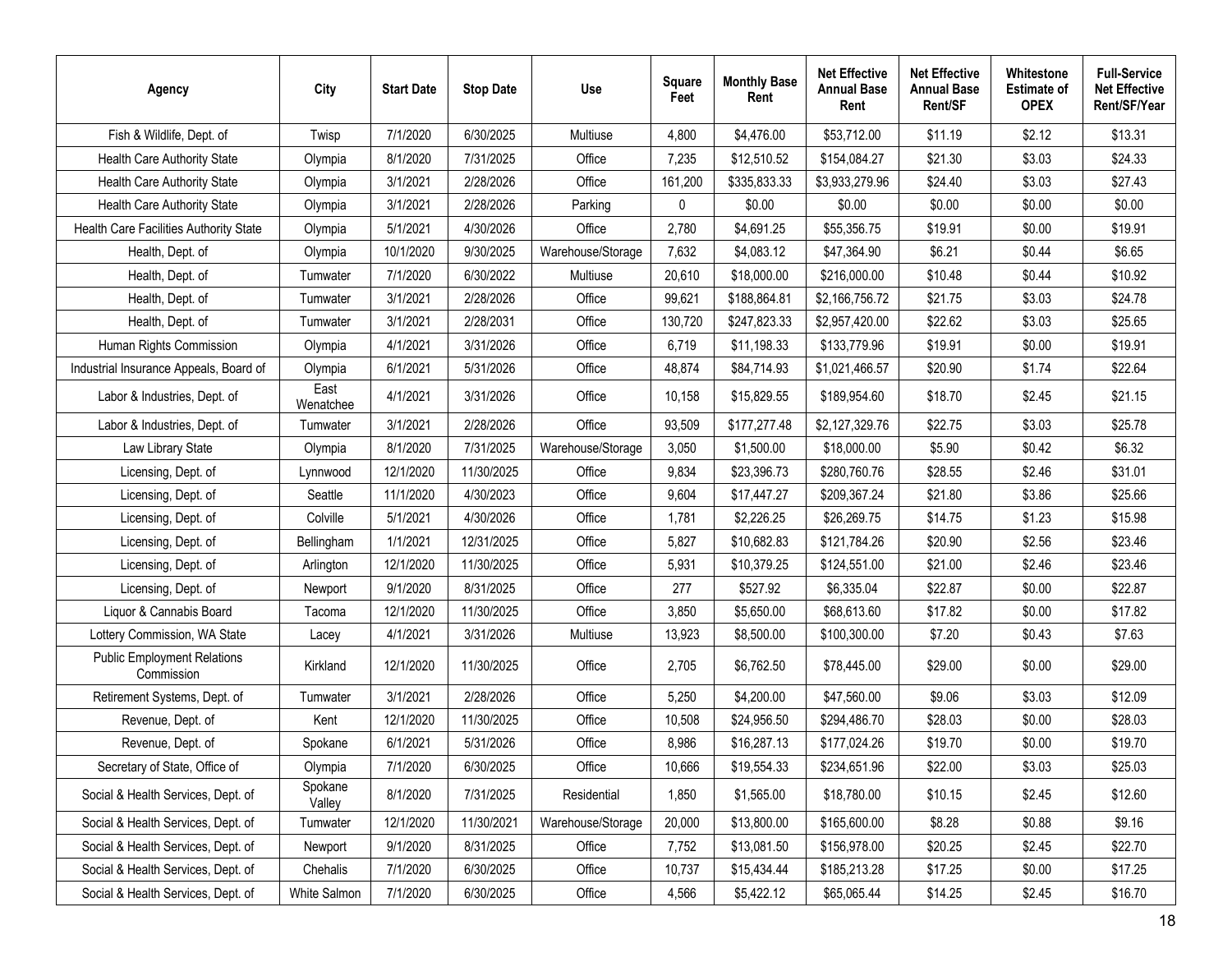| Agency                                                            | City              | <b>Start Date</b> | <b>Stop Date</b> | <b>Use</b> | <b>Square</b><br>Feet | <b>Monthly Base</b><br>Rent | <b>Net Effective</b><br><b>Annual Base</b><br>Rent | <b>Net Effective</b><br><b>Annual Base</b><br>Rent/SF | Whitestone<br><b>Estimate of</b><br><b>OPEX</b> | <b>Full-Service</b><br><b>Net Effective</b><br>Rent/SF/Year |
|-------------------------------------------------------------------|-------------------|-------------------|------------------|------------|-----------------------|-----------------------------|----------------------------------------------------|-------------------------------------------------------|-------------------------------------------------|-------------------------------------------------------------|
| Social & Health Services, Dept. of                                | Auburn            | 9/1/2020          | 8/31/2025        | Office     | 8.741                 | \$14,539.20                 | \$174,470.40                                       | \$19.96                                               | \$3.86                                          | \$23.82                                                     |
| Social & Health Services, Dept. of                                | Mattawa           | 10/1/2020         | 9/30/2025        | Office     | 130                   | \$300.00                    | \$3,600.00                                         | \$27.69                                               | \$0.00                                          | \$27.69                                                     |
| Social & Health Services, Dept. of                                | <b>Buckley</b>    | 2/1/2021          | 1/31/2026        | Multiuse   | 7,600                 | \$6,333.33                  | \$75,999.96                                        | \$10.00                                               | \$2.32                                          | \$12.32                                                     |
| Social & Health Services, Dept. of                                | Olympia           | 11/1/2020         | 10/31/2030       | Office     | 53,905                | \$96,579.79                 | \$1,202,081.44                                     | \$22.30                                               | \$3.03                                          | \$25.33                                                     |
| Social & Health Services, Dept. of                                | Federal Way       | 2/1/2021          | 1/31/2026        | Office     | 22,590                | \$42,356.25                 | \$499,803.75                                       | \$22.13                                               | \$3.86                                          | \$25.99                                                     |
| Social & Health Services, Dept. of                                | Walla Walla       | 2/1/2021          | 1/31/2026        | Office     | 631                   | \$0.00                      | \$0.00                                             | \$0.00                                                | \$0.00                                          | \$0.00                                                      |
| Social & Health Services, Dept. of                                | Aberdeen          | 9/1/2020          | 8/31/2025        | Office     | 20,893                | \$40,671.71                 | \$488,060.52                                       | \$23.36                                               | \$2.46                                          | \$25.82                                                     |
| Social & Health Services, Dept. of                                | Everett           | 12/1/2020         | 11/30/2025       | Office     | 111,908               | \$230,810.25                | \$2,710,504.50                                     | \$24.22                                               | \$2.90                                          | \$27.12                                                     |
| Social & Health Services, Dept. of                                | Steilacoom        | 9/1/2020          | 8/31/2025        | Office     | 4,000                 | \$7,333.33                  | \$87,999.96                                        | \$22.00                                               | \$1.55                                          | \$23.55                                                     |
| Social & Health Services, Dept. of                                | Steilacoom        | 5/1/2021          | 4/30/2026        | Parking    | $\mathbf{0}$          | \$10,500.00                 | \$126,000.00                                       | \$0.00                                                | \$0.00                                          | \$0.00                                                      |
| Social & Health Services, Dept. of                                | Lynnwood          | 2/1/2021          | 6/30/2024        | Office     | 3,753                 | \$7,262.05                  | \$87,144.60                                        | \$23.22                                               | \$2.90                                          | \$26.12                                                     |
| Social & Health Services, Dept. of                                | Tumwater          | 6/1/2021          | 5/31/2026        | Office     | 5,191                 | \$8,867.96                  | \$102,565.53                                       | \$19.76                                               | \$3.03                                          | \$22.79                                                     |
| Social & Health Services, Dept. of                                | Omak              | 5/1/2021          | 4/30/2031        | Office     | 910                   | \$0.00                      | \$0.00                                             | \$0.00                                                | \$0.00                                          | \$0.00                                                      |
| Social & Health Services, Dept. of                                | East<br>Wenatchee | 10/1/2020         | 9/30/2025        | Office     | 281                   | \$0.00                      | \$0.00                                             | \$0.00                                                | \$1.23                                          | \$1.23                                                      |
| Social & Health Services, Dept. of                                | Tumwater          | 1/1/2021          | 12/31/2025       | Office     | 1,126                 | \$0.00                      | \$0.00                                             | \$0.00                                                | \$0.00                                          | \$0.00                                                      |
| Social & Health Services, Dept. of                                | Federal Way       | 2/1/2021          | 1/31/2026        | Office     | 363                   | \$792.85                    | \$9,514.20                                         | \$26.21                                               | \$0.00                                          | \$26.21                                                     |
| Social & Health Services, Dept. of                                | Vancouver         | 12/1/2020         | 11/30/2025       | Office     | 566                   | \$0.00                      | \$0.00                                             | \$0.00                                                | \$0.00                                          | \$0.00                                                      |
| Social & Health Services, Dept. of                                | Long Beach        | 3/1/2021          | 11/30/2025       | Office     | 205                   | \$303.23                    | \$3,638.76                                         | \$17.75                                               | \$2.90                                          | \$20.65                                                     |
| Social & Health Services, Dept. of -<br>Leasing to Private Entity | Moses Lake        | 8/1/2020          | 7/31/2025        | Office     | 219                   | \$412.63                    | \$4,951.56                                         | \$22.61                                               | \$0.00                                          | \$22.61                                                     |
| Social & Health Services, Dept. of -<br>Leasing to Private Entity | White Salmon      | 7/1/2020          | 6/30/2025        | Office     | 294                   | \$413.32                    | \$4,959.84                                         | \$16.87                                               | \$0.00                                          | \$16.87                                                     |
| Social & Health Services, Dept. of -<br>Leasing to Private Entity | Auburn            | 9/1/2020          | 8/31/2025        | Office     | 99                    | \$195.28                    | \$2,343.36                                         | \$23.67                                               | \$0.00                                          | \$23.67                                                     |
| Social & Health Services, Dept. of -<br>Leasing to Private Entity | Auburn            | 9/1/2020          | 8/31/2025        | Office     | 200                   | \$394.50                    | \$4,734.00                                         | \$23.67                                               | \$0.00                                          | \$23.67                                                     |
| <b>Student Achievement Council</b>                                | Olympia           | 9/1/2020          | 8/31/2025        | Office     | 15,300                | \$24,735.00                 | \$296,820.00                                       | \$19.40                                               | \$3.03                                          | \$22.43                                                     |
| Student Achievement Council                                       | Olympia           | 9/1/2020          | 8/31/2025        | Office     | 12,376                | \$20,007.87                 | \$240,094.44                                       | \$19.40                                               | \$3.03                                          | \$22.43                                                     |
| Transportation, Dept. of                                          | Seattle           | 9/1/2020          | 8/31/2025        | Office     | 87,665                | \$255,689.58                | \$3,068,274.96                                     | \$35.00                                               | \$0.00                                          | \$35.00                                                     |
| Veteran's Affairs, Dept. of                                       | Seattle           | 4/1/2021          | 3/31/2026        | Office     | 3,378                 | \$8,014.31                  | \$99,738.89                                        | \$29.53                                               | \$1.61                                          | \$31.14                                                     |
| Washington State Patrol                                           | Tumwater          | 1/1/2021          | 12/31/2025       | Office     | 5,064                 | \$6,963.00                  | \$83,556.00                                        | \$16.50                                               | \$2.57                                          | \$19.07                                                     |
| Workforce Training and Education<br>Coordinating Board            | Olympia           | 7/1/2020          | 6/30/2025        | Office     | 8,168                 | \$15,417.73                 | \$185,012.76                                       | \$22.65                                               | \$1.74                                          | \$24.39                                                     |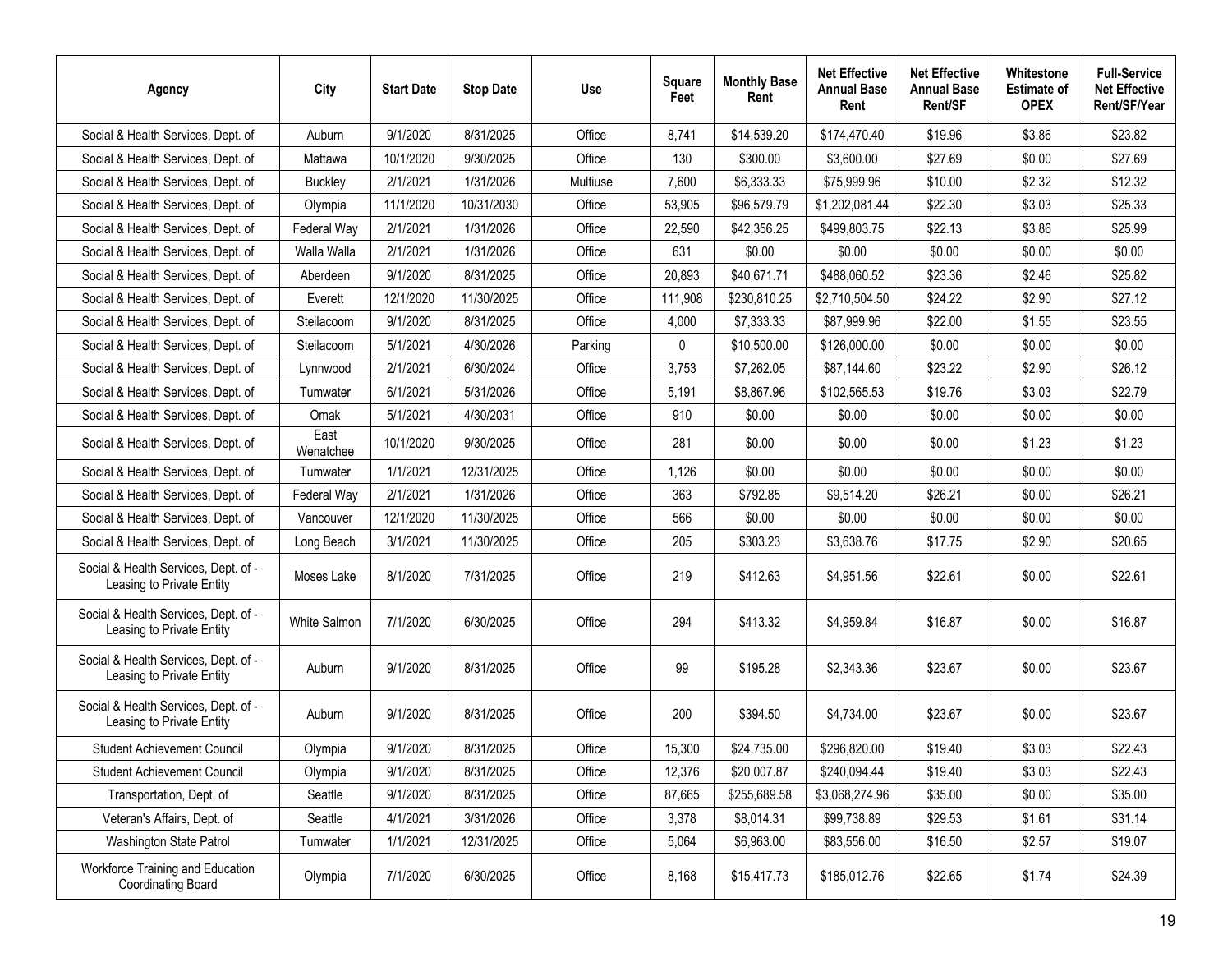## **Appendix B: Lease Transactions Related to State-Owned Facilities in FY 21**

**Renewals:**

| Agency                     | City    | <b>Start Date</b> | <b>Stop Date</b> | Use    | <b>Square Feet</b> | <b>Monthly Base Rent</b> | <b>Net Effective</b><br><b>Annual Base Rent</b> | <b>Net Effective</b><br><b>Annual Base</b><br><b>Rent/SF</b> | <b>Full-Service Net</b><br><b>Effective</b><br>Rent/SF/Year |
|----------------------------|---------|-------------------|------------------|--------|--------------------|--------------------------|-------------------------------------------------|--------------------------------------------------------------|-------------------------------------------------------------|
| Dept. of Services of Blind | Olympia | 1/1/2020          | 4/25/2021        | Office | ,515               | \$1.460.71               | \$1,095.53                                      | \$0.72                                                       | \$0.72                                                      |
| EcoStudies Institute       | Olympia | 11/1/2020         | 6/30/2021        | Office | 323                | \$408.90                 | \$4,906.80                                      | \$15.19                                                      | \$15.19                                                     |
| <b>Engage Strategies</b>   | Olympia | 12/1/2020         | 6/30/2021        | Office | 167                | \$261.76                 | \$3,141.12                                      | \$18.81                                                      | \$18.81                                                     |

## **Appendix C: Lease Transactions Related to Delegated Authority in FY 21**

**New:**

<span id="page-19-1"></span><span id="page-19-0"></span>

| Agency                             | City       | <b>Start Date</b> | <b>Stop Date</b> | Use               | <b>Square Feet</b> | <b>Monthly Base</b><br>Rent | <b>Net Effective</b><br><b>Annual Base</b><br>Rent | <b>Net Effective</b><br><b>Annual Base</b><br>Rent/SF |
|------------------------------------|------------|-------------------|------------------|-------------------|--------------------|-----------------------------|----------------------------------------------------|-------------------------------------------------------|
| Attorney General, Office of the    | Spokane    | 3/1/2021          | 2/2/2023         | Warehouse/Storage | 2000               | \$575.00                    | \$6,900.00                                         | \$3.45                                                |
| College                            | Everett    | 3/1/2021          | 2/28/2023        | Office            | 136                | \$319.72                    | \$3,836.64                                         | \$28.21                                               |
| College                            | Bellingham | 5/1/2021          | 6/30/2021        | Office            | 2920               | \$1.333.00                  | \$15,996.00                                        | \$5.48                                                |
| College                            | Ellensburg | 7/1/2020          | 6/30/2021        | Office            | 3700               | \$2,500.00                  | \$30,000.00                                        | \$8.11                                                |
| College                            | Spokane    | 5/1/2021          | 4/30/2022        | Office            | 7084               | \$3.011.43                  | \$36,137,16                                        | \$5.10                                                |
| Corrections, Dept. of              | Newport    | 1/31/2021         | 12/31/2021       | Office            | 3292               | \$1,275.00                  | \$15,300.00                                        | \$4.65                                                |
| Ecology, Dept. of                  | Newport    | 12/1/2020         | 11/30/2021       | Air Monitoring    | 0                  | \$50.00                     | \$600.00                                           | \$0.00                                                |
| Ecology, Dept. of                  | Chehalis   | 1/1/2021          | 12/31/2021       | Air Monitoring    | $\mathbf{0}$       | \$25.00                     | \$300.00                                           | \$0.00                                                |
| Fish & Wildlife, Dept. of          | Bellingham | 2/1/2021          | 1/31/2023        | Multi-Use         | 839                | \$1,023.91                  | \$12,286.92                                        | \$14.64                                               |
| Fish & Wildlife, Dept. of          | Wenatchee  | 1/1/2021          | 12/31/2022       | Multi-Use         | 3875               | \$5,570.00                  | \$66,840.00                                        | \$17.25                                               |
| Health, Department of              | Spokane    | 1/19/2021         | 6/30/2021        | Miscellaneous     | $\mathbf{0}$       | \$50,605.00                 | \$607,260.00                                       | \$0.00                                                |
| Labor & Industries, Dept. of       | Seattle    | 1/1/2021          | 12/31/2023       | Office            | 67                 | \$848.68                    | \$10,184.16                                        | \$152.00                                              |
| Labor & Industries, Dept. of       | Union Gap  | 1/1/2021          | 8/31/2021        | Office            | 225                | \$369.30                    | \$4,431.60                                         | \$19.70                                               |
| Labor & Industries, Dept. of       | Silverdale | 10/1/2020         | 9/30/2022        | Office            | 352                | \$819.79                    | \$9,837.48                                         | \$27.92                                               |
| Natural Resources, Dept. of        | Orting     | 12/1/2020         | 11/30/2025       | Warehouse/Storage | 1600               | \$1,500.00                  | \$18,000.00                                        | \$11.25                                               |
| Social & Health Services, Dept. of | Lynnwood   | 6/1/2021          | 11/30/2021       | Residential       | 1300               | \$2,550.00                  | \$30,600.00                                        | \$23.54                                               |
| Social & Health Services, Dept. of | Lynnwood   | 12/18/2020        | 4/30/2021        | Residential       | 1446               | \$2,800.00                  | \$33,600.00                                        | \$23.24                                               |
| Social & Health Services, Dept. of | Lacey      | 1/1/2021          | 6/30/2021        | Residential       | 1650               | \$2,000.00                  | \$24,000.00                                        | \$14.55                                               |
| Social & Health Services, Dept. of | Olympia    | 7/7/2020          | 12/31/2020       | Residential       | 1686               | \$2,000.00                  | \$24,000.00                                        | \$14.23                                               |
| Social & Health Services, Dept. of | Tacoma     | 2/17/2021         | 7/31/2021        | Residential       | 1760               | \$2,700.00                  | \$32,400.00                                        | \$18.41                                               |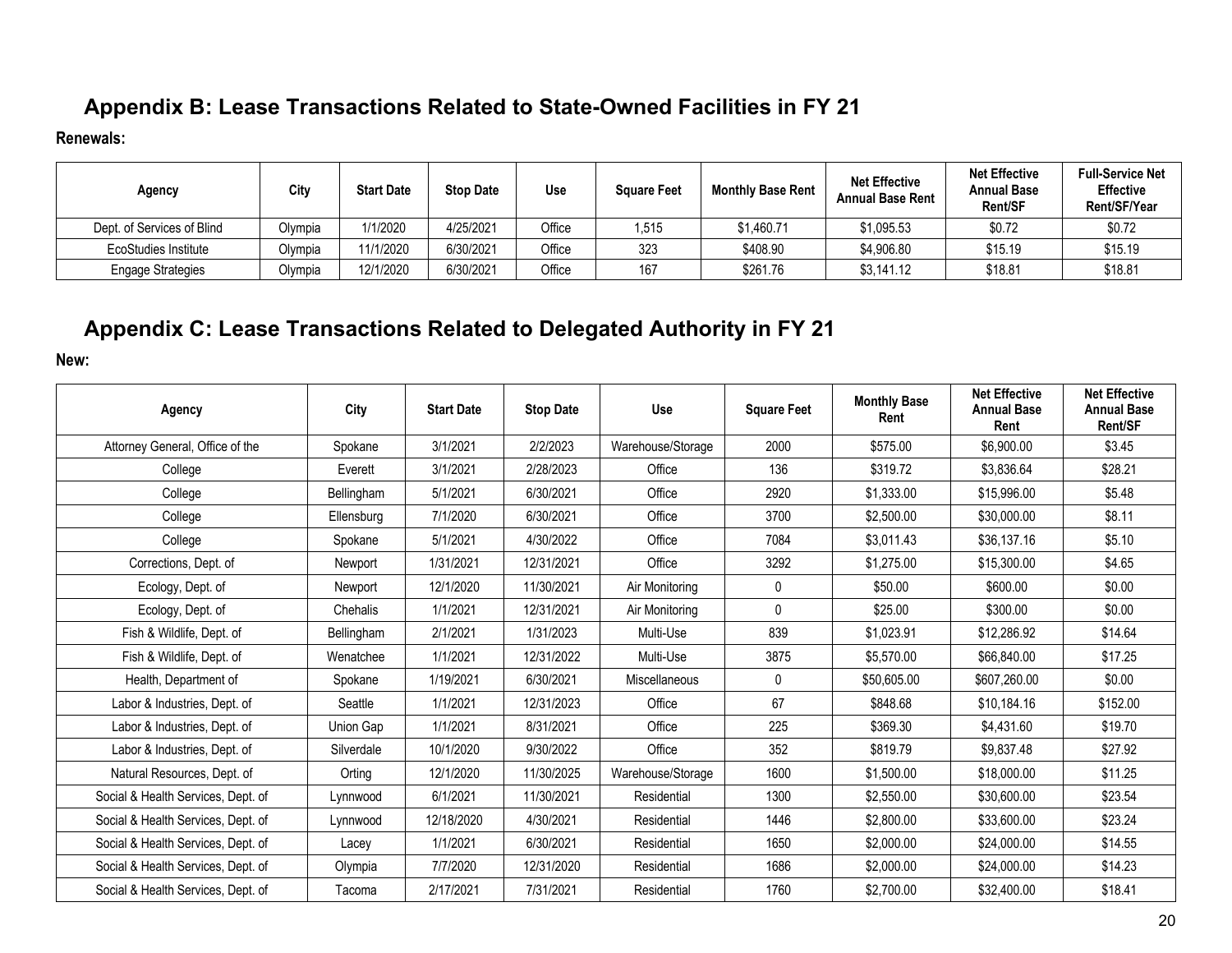| Agency                             | City   | <b>Start Date</b> | <b>Stop Date</b> | Use         | <b>Sauare Feet</b> | <b>Monthly Base</b><br>Rent | <b>Net Effective</b><br>Annual Base<br>Rent | <b>Net Effective</b><br><b>Annual Base</b><br>Rent/SF |
|------------------------------------|--------|-------------------|------------------|-------------|--------------------|-----------------------------|---------------------------------------------|-------------------------------------------------------|
| Social & Health Services, Dept. of | Graham | 1/1/2021          | 6/30/2021        | Residential | 2400               | \$2,900.00                  | \$34,800.00                                 | \$14.50                                               |

#### **Renewal:**

| Agency                                            | City                 | <b>Start Date</b> | <b>Stop Date</b> | Use            | <b>Square Feet</b> | <b>Monthly Base</b><br>Rent | <b>Net Effective</b><br><b>Annual Base</b><br>Rent | <b>Net Effective</b><br><b>Annual Base</b><br>Rent/SF |
|---------------------------------------------------|----------------------|-------------------|------------------|----------------|--------------------|-----------------------------|----------------------------------------------------|-------------------------------------------------------|
| College                                           | Everett              | 7/1/2020          | 6/30/2022        | Classroom      | $\mathbf 0$        | \$0.00                      | \$0.00                                             | \$0.00                                                |
| College                                           | Everett              | 7/1/2020          | 6/30/2022        | Classroom      | 172                | \$319.71                    | \$3,836.52                                         | \$22.31                                               |
| College                                           | Vancouver            | 5/24/2021         | 5/24/2022        | Miscellaneous  | 1200               | \$2,039.83                  | \$24,477.96                                        | \$20.40                                               |
| College                                           | Spokane Valley       | 8/1/2020          | 7/31/2021        | Multi-Use      | 1200               | \$1,270.00                  | \$15,240.00                                        | \$12.70                                               |
| College                                           | Centralia            | 7/1/2020          | 6/30/2021        | Multi-Use      | 1248               | \$2,000.00                  | \$24,000.00                                        | \$19.23                                               |
| College                                           | Everett              | 1/1/2021          | 12/31/2023       | Classroom      | 1919               | \$3,789.45                  | \$45,473.40                                        | \$23.70                                               |
| College                                           | Clarkston            | 7/1/2020          | 6/30/2023        | Classroom      | 2688               | \$112.84                    | \$1,354.08                                         | \$0.50                                                |
| College                                           | Milton-<br>Freewater | 10/1/2020         | 5/31/2021        | Miscellaneous  | 37500              | \$1,400.00                  | \$16,800.00                                        | \$0.45                                                |
| College                                           | Lynnwood             | 5/1/2021          | 4/30/2026        | Miscellaneous  | $\mathbf 0$        | \$6,500.00                  | \$78,000.00                                        | \$0.00                                                |
| Commerce, Dept. of                                | Seattle              | 12/1/2020         | 11/30/2021       | Office         | 149                | \$1,000.00                  | \$12,000.00                                        | \$80.54                                               |
| Commerce, Dept. of                                | Seattle              | 12/1/2020         | 11/30/2021       | Office         | 176                | \$1,300.00                  | \$15,600.00                                        | \$88.64                                               |
| Commerce, Dept. of - Leasing to Private<br>Entity | Seattle              | 12/1/2020         | 11/30/2021       | Office         | 113                | \$1,450.00                  | \$17,400.00                                        | \$153.98                                              |
| Commerce, Dept. of - Leasing to Private<br>Entity | Seattle              | 12/1/2020         | 11/30/2021       | Office         | 147                | \$1,000.00                  | \$12,000.00                                        | \$81.63                                               |
| Corrections, Dept. of                             | Colfax               | 4/1/2021          | 3/31/2024        | Office         | 477                | \$650.00                    | \$7,800.00                                         | \$16.35                                               |
| Ecology, Dept. of                                 | Yakima               | 2/1/2021          | 1/31/2022        | Air Monitoring | 0                  | \$250.00                    | \$3,000.00                                         | \$0.00                                                |
| Ecology, Dept. of                                 | Colville             | 9/1/2020          | 8/31/2021        | Air Monitoring | $\mathbf 0$        | \$175.00                    | \$2,100.00                                         | \$0.00                                                |
| Ecology, Dept. of                                 | Ritsville            | 4/1/2021          | 3/31/2022        | Air Monitoring | $\pmb{0}$          | \$150.00                    | \$1,800.00                                         | \$0.00                                                |
| Ecology, Dept. of                                 | Quincy               | 5/1/2021          | 4/30/2022        | Air Monitoring | $\mathsf{0}$       | \$150.00                    | \$1,800.00                                         | \$0.00                                                |
| Ecology, Dept. of                                 | Issaquah             | 1/1/2021          | 12/31/2021       | Air Monitoring | $\pmb{0}$          | \$150.00                    | \$1,800.00                                         | \$0.00                                                |
| Ecology, Dept. of                                 | Moses Lake           | 1/1/2021          | 12/31/2021       | Air Monitoring | $\mathbf 0$        | \$150.00                    | \$1,800.00                                         | \$0.00                                                |
| Ecology, Dept. of                                 | Dayton               | 6/1/2021          | 5/31/2022        | Air Monitoring | $\pmb{0}$          | \$125.00                    | \$1,500.00                                         | \$0.00                                                |
| Ecology, Dept. of                                 | <b>Burbank</b>       | 8/1/2020          | 7/31/2021        | Air Monitoring | $\pmb{0}$          | \$125.00                    | \$1,500.00                                         | \$0.00                                                |
| Ecology, Dept. of                                 | Vancouver            | 7/1/2020          | 6/30/2021        | Air Monitoring | $\pmb{0}$          | \$100.00                    | \$1,200.00                                         | \$0.00                                                |
| Ecology, Dept. of                                 | Vancouver            | 7/1/2020          | 6/30/2021        | Air Monitoring | $\pmb{0}$          | \$100.00                    | \$1,200.00                                         | \$0.00                                                |
| Ecology, Dept. of                                 | Wenatchee            | 9/1/2020          | 8/31/2021        | Air Monitoring | $\pmb{0}$          | \$100.00                    | \$1,200.00                                         | \$0.00                                                |
| Ecology, Dept. of                                 | Ellensburg           | 1/1/2021          | 12/31/2021       | Air Monitoring | $\pmb{0}$          | \$100.00                    | \$1,200.00                                         | \$0.00                                                |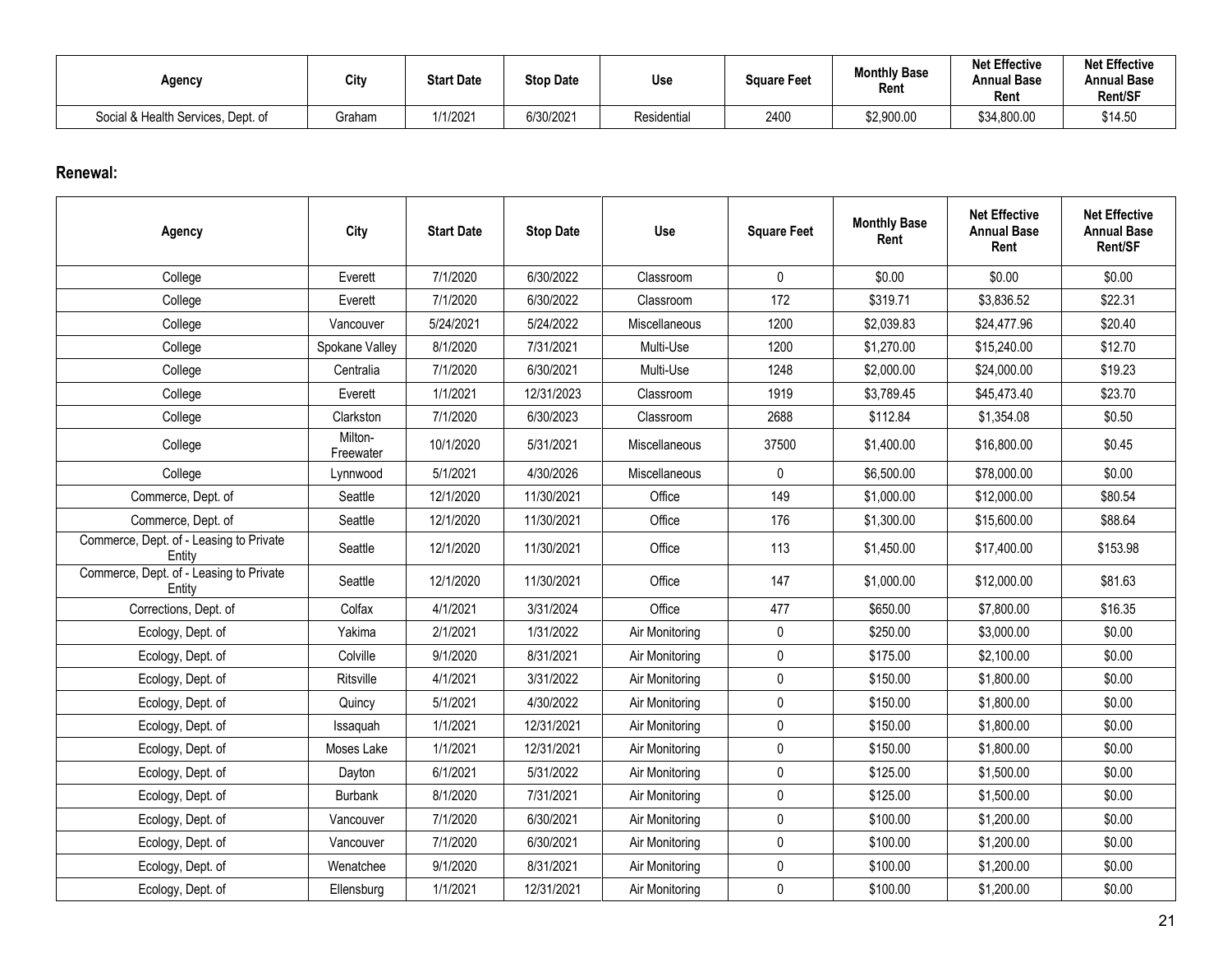| <b>Agency</b>                         | City         | <b>Start Date</b> | <b>Stop Date</b> | Use               | <b>Square Feet</b> | <b>Monthly Base</b><br>Rent | <b>Net Effective</b><br><b>Annual Base</b><br>Rent | <b>Net Effective</b><br><b>Annual Base</b><br>Rent/SF |
|---------------------------------------|--------------|-------------------|------------------|-------------------|--------------------|-----------------------------|----------------------------------------------------|-------------------------------------------------------|
| Ecology, Dept. of                     | Colbert      | 4/1/2021          | 3/31/2022        | Air Monitoring    | $\mathbf 0$        | \$75.00                     | \$900.00                                           | \$0.00                                                |
| Ecology, Dept. of                     | Twisp        | 4/1/2021          | 3/31/2022        | Air Monitoring    | 0                  | \$75.00                     | \$900.00                                           | \$0.00                                                |
| Ecology, Dept. of                     | Sunnyside    | 9/1/2020          | 8/31/2021        | Air Monitoring    | 0                  | \$75.00                     | \$900.00                                           | \$0.00                                                |
| Ecology, Dept. of                     | Vancouver    | 2/1/2021          | 1/31/2022        | Air Monitoring    | 0                  | \$75.00                     | \$900.00                                           | \$0.00                                                |
| Ecology, Dept. of                     | Rosalia      | 5/1/2021          | 4/30/2022        | Air Monitoring    | 0                  | \$60.00                     | \$720.00                                           | \$0.00                                                |
| Ecology, Dept. of                     | Lacey        | 7/1/2020          | 6/30/2021        | Air Monitoring    | 0                  | \$60.00                     | \$720.00                                           | \$0.00                                                |
| Ecology, Dept. of                     | Cheney       | 3/1/2021          | 2/28/2022        | Air Monitoring    | $\pmb{0}$          | \$50.00                     | \$600.00                                           | \$0.00                                                |
| Ecology, Dept. of                     | Pomeroy      | 5/1/2021          | 4/30/2022        | Air Monitoring    | 0                  | \$50.00                     | \$600.00                                           | \$0.00                                                |
| Ecology, Dept. of                     | Walla Walla  | 7/1/2020          | 6/30/2021        | Air Monitoring    | 0                  | \$50.00                     | \$600.00                                           | \$0.00                                                |
| Ecology, Dept. of                     | Mesa         | 8/1/2020          | 7/31/2021        | Air Monitoring    | 0                  | \$50.00                     | \$600.00                                           | \$0.00                                                |
| Ecology, Dept. of                     | Leavenworth  | 2/1/2021          | 1/31/2022        | Air Monitoring    | 0                  | \$50.00                     | \$600.00                                           | \$0.00                                                |
| Ecology, Dept. of                     | Aberdeen     | 3/1/2021          | 2/28/2022        | Air Monitoring    | 0                  | \$50.00                     | \$600.00                                           | \$0.00                                                |
| Ecology, Dept. of                     | Olympia      | 7/1/2020          | 6/30/2022        | Multi-Use         | 1600               | \$1,700.00                  | \$20,400.00                                        | \$12.75                                               |
| <b>Employment Security Department</b> | Mattawa      | 4/1/2021          | 3/31/2022        | Office            | 329                | \$325.00                    | \$3,900.00                                         | \$11.85                                               |
| Fish & Wildlife, Dept. of             | Colfax       | 5/1/2021          | 4/30/2023        | Office            | 120                | \$330.00                    | \$3,960.00                                         | \$33.00                                               |
| Fish & Wildlife, Dept. of             | Okanogan     | 11/1/2020         | 10/31/2021       | Office            | 173                | \$210.00                    | \$2,520.00                                         | \$14.57                                               |
| Fish & Wildlife, Dept. of             | Stevenson    | 5/1/2021          | 4/30/2023        | Miscellaneous     | 400                | \$700.00                    | \$8,400.00                                         | \$21.00                                               |
| Fish & Wildlife, Dept. of             | Twisp        | 8/1/2020          | 8/31/2022        | Multi-Use         | 860                | \$1,833.00                  | \$21,996.00                                        | \$25.58                                               |
| Fish & Wildlife, Dept. of             | Chehalis     | 8/1/2020          | 7/30/2022        | Multi-Use         | 1560               | \$1,055.00                  | \$12,660.00                                        | \$8.12                                                |
| Fish & Wildlife, Dept. of             | Wenatchee    | 3/1/2021          | 2/28/2023        | Office            | 1567               | \$3,016.85                  | \$36,202.20                                        | \$23.10                                               |
| Fish & Wildlife, Dept. of             | Ellensburg   | 7/1/2020          | 6/30/2022        | Multi-Use         | 4200               | \$2,700.00                  | \$32,400.00                                        | \$7.71                                                |
| Fish & Wildlife, Dept. of             | Morton       | 12/1/2020         | 11/30/2022       | Multi-Use         | 8842               | \$0.00                      | \$0.00                                             | \$0.00                                                |
| Labor & Industries, Dept. of          | Tumwater     | 1/1/2021          | 12/31/2023       | Office            | 89                 | \$1,000.44                  | \$12,005.28                                        | \$135.65                                              |
| Licensing, Dept. of                   | Davenport    | 1/1/2021          | 12/31/2021       | Multi-Use         | 570                | \$200.00                    | \$2,400.00                                         | \$4.21                                                |
| Natural Resources, Dept. of           | Central Park | 6/15/2021         | 6/14/2026        | Multi-Use         | 1700               | \$2,500.00                  | \$30,000.00                                        | \$17.65                                               |
| Natural Resources, Dept. of           | Bellingham   | 10/1/2020         | 9/30/2025        | Office            | 1780               | \$972.06                    | \$11,664.72                                        | \$6.55                                                |
| Natural Resources, Dept. of           | Morton       | 3/1/2021          | 2/28/2026        | Multi-Use         | 2400               | \$1,400.00                  | \$16,800.00                                        | \$7.00                                                |
| Public Instruction, Superintendent of | Spokane      | 9/1/2020          | 8/31/2021        | Office            | 223                | \$926.97                    | \$11,123.64                                        | \$49.88                                               |
| Revenue, Dept. of                     | Silverdale   | 4/1/2021          | 3/31/2022        | Office            | 180                | \$701.00                    | \$8,412.00                                         | \$46.73                                               |
| Revenue, Dept. of                     | Seattle      | 6/1/2021          | 5/31/2022        | Parking           | <b>NA</b>          | \$6,625.00                  | \$79,500.00                                        | \$0.00                                                |
| Revenue, Dept. of                     | Seattle      | 6/1/2021          | 5/31/2022        | Parking           | <b>NA</b>          | \$4,770.00                  | \$57,240.00                                        | \$0.00                                                |
| Secretary of State, Office of         | Olympia      | 7/1/2020          | 6/30/2025        | Warehouse/Storage | 25000              | \$14,062.50                 | \$168,750.00                                       | \$6.75                                                |
| Services for the Blind, Department of | Olympia      | 7/1/2020          | 2/28/2021        | Multi-Use         | 120                | \$232.90                    | \$2,794.80                                         | \$23.29                                               |